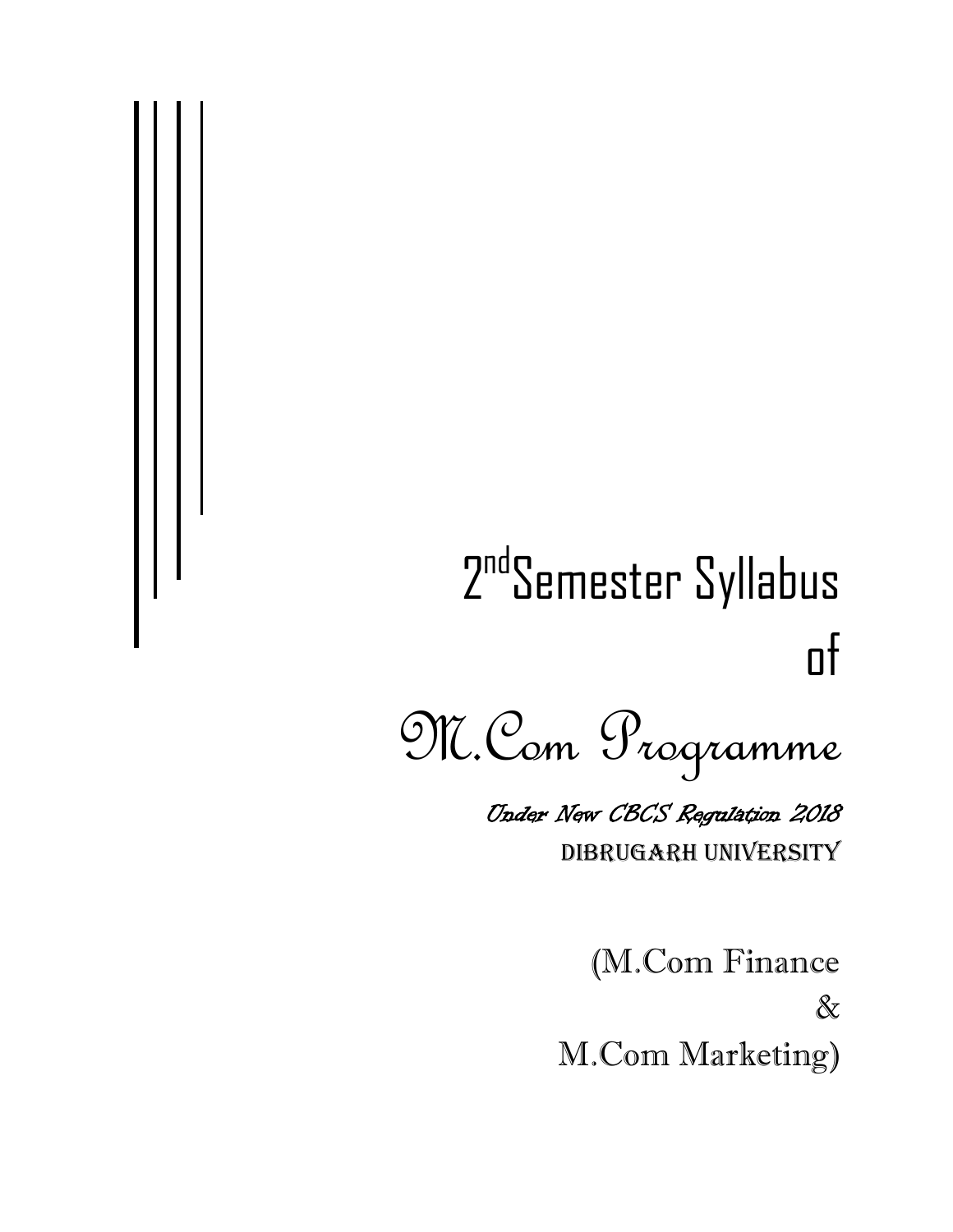| <b>Semester</b>                | <b>Courses with Credits</b> |                           |                 |                    |                        |
|--------------------------------|-----------------------------|---------------------------|-----------------|--------------------|------------------------|
|                                | Core (fixed)                | <b>Elective (minimum)</b> |                 | <b>Ability</b>     | <b>Total</b>           |
|                                |                             | <b>Discipline</b>         | <b>Generic</b>  | <b>Enhancement</b> | <b>Credit/Semester</b> |
|                                |                             | <b>Specific</b>           | <b>Elective</b> | <b>Course</b>      |                        |
|                                |                             | <b>Elective</b>           |                 | (minimum)          |                        |
|                                | $3$ courses $X$ 4           | 1 Course X 4              |                 | 1 Course X 2       | 18                     |
|                                | <b>Credit</b>               | <b>Credit</b>             |                 | <b>Credit</b>      |                        |
| $\mathbf{I}$                   | 3 courses X 4               | 1 Course X 4              | 1 Course X 4    |                    | 20                     |
|                                | <b>Credit</b>               | <b>Credit</b>             | <b>Credit</b>   |                    |                        |
| III                            | 3 courses X 4               | 1 Course X 4              | 1 Course X 4    | 1 Course X 2       | 22                     |
|                                | <b>Credit</b>               | <b>Credit</b>             | <b>Credit</b>   | <b>Credit</b>      |                        |
| IV                             | 3 courses X 4               | 1 Course X 4              |                 |                    | 16                     |
|                                | <b>Credit</b>               | <b>Credit</b>             |                 |                    |                        |
| <b>Total Credit /Programme</b> |                             |                           |                 |                    | 76                     |

#### **New structure for PG CBCS as notified**

## **M.Com. Structure:**

| Semester               | Course      | Course Code                              | Title of the Course                            |              | Hours       |           | Total          |
|------------------------|-------------|------------------------------------------|------------------------------------------------|--------------|-------------|-----------|----------------|
|                        |             |                                          |                                                | $\mathbf{L}$ | $\mathbf T$ | ${\bf P}$ | Credits        |
|                        |             | <b>COM 20100</b>                         | <b>Human Resource</b><br>Management            |              |             |           | $\overline{4}$ |
|                        | Core Course | <b>COM 20200</b>                         | <b>Financial Accounting</b><br>& Reporting     |              |             |           | $\overline{4}$ |
|                        |             | <b>COM 20300</b>                         | Research<br>Methodology                        |              |             |           | $\overline{4}$ |
|                        |             | Group:<br><b>A(Finance)</b><br>(any one) |                                                |              |             |           |                |
|                        | DSE         | COM 20411                                | Advance Cost &<br>Management<br>Accounting     |              |             |           | $\overline{4}$ |
| <b>Second Semester</b> |             | <b>COM 20412</b>                         | Security Analysis &<br>Portfolio<br>Management |              |             |           | $\overline{4}$ |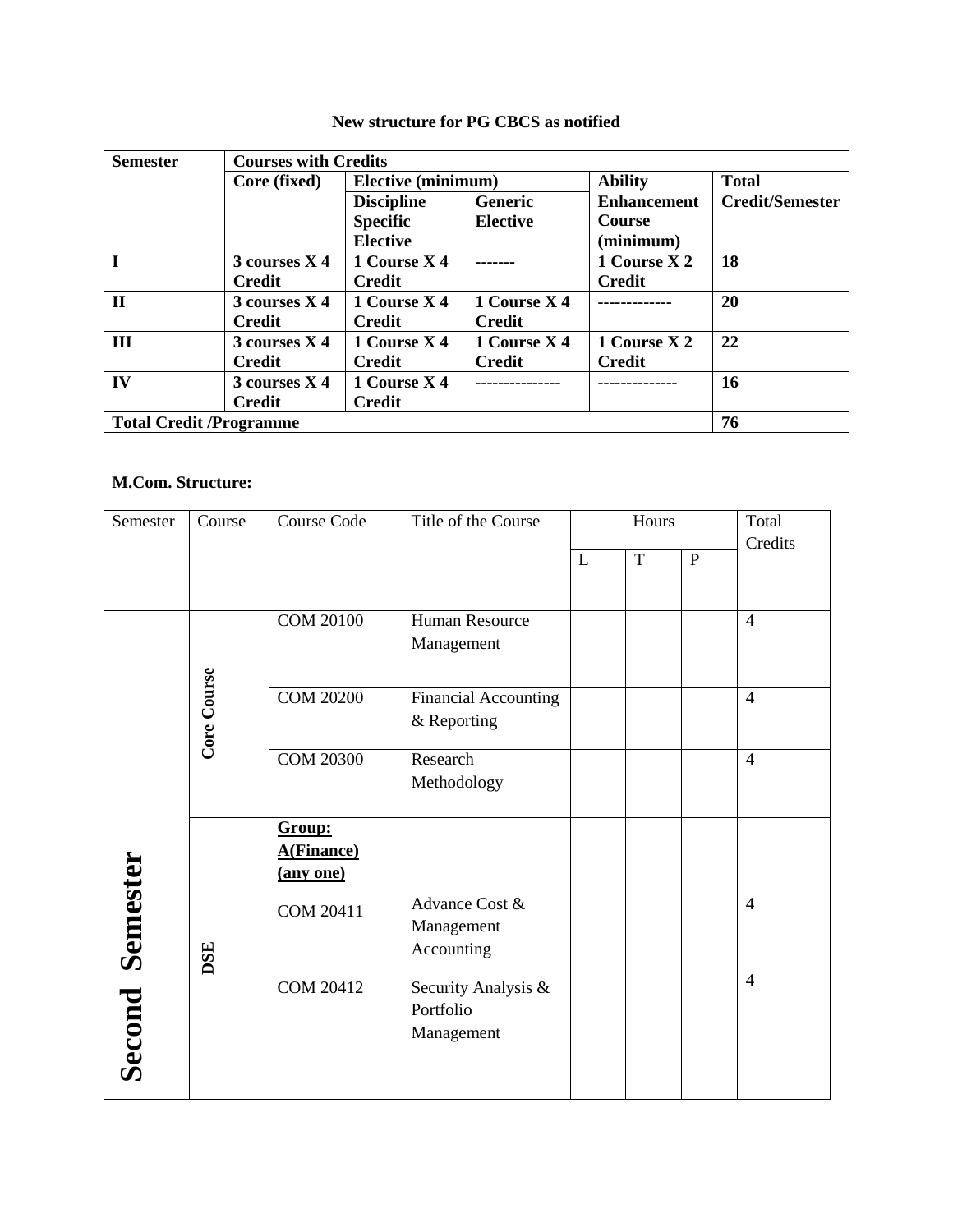|                      | Generic<br><b>Elective</b> | Group:<br><b>B</b> (Marketing)<br>(any one)<br><b>COM 20421</b><br><b>COM 20422</b><br><b>COM 20510</b><br>$\mathbf{0}$ r<br><b>COM 20520</b> | <b>Consumer Behaviour</b><br><b>Retail Marketing</b><br>(BCB)<br>Introduction to Stock<br>Market (AS)<br>Marketing (PB) |  | $\overline{4}$<br>$\overline{4}$<br>$\overline{4}$<br>$\overline{4}$ |
|----------------------|----------------------------|-----------------------------------------------------------------------------------------------------------------------------------------------|-------------------------------------------------------------------------------------------------------------------------|--|----------------------------------------------------------------------|
| <b>Total Credits</b> |                            |                                                                                                                                               |                                                                                                                         |  | 20                                                                   |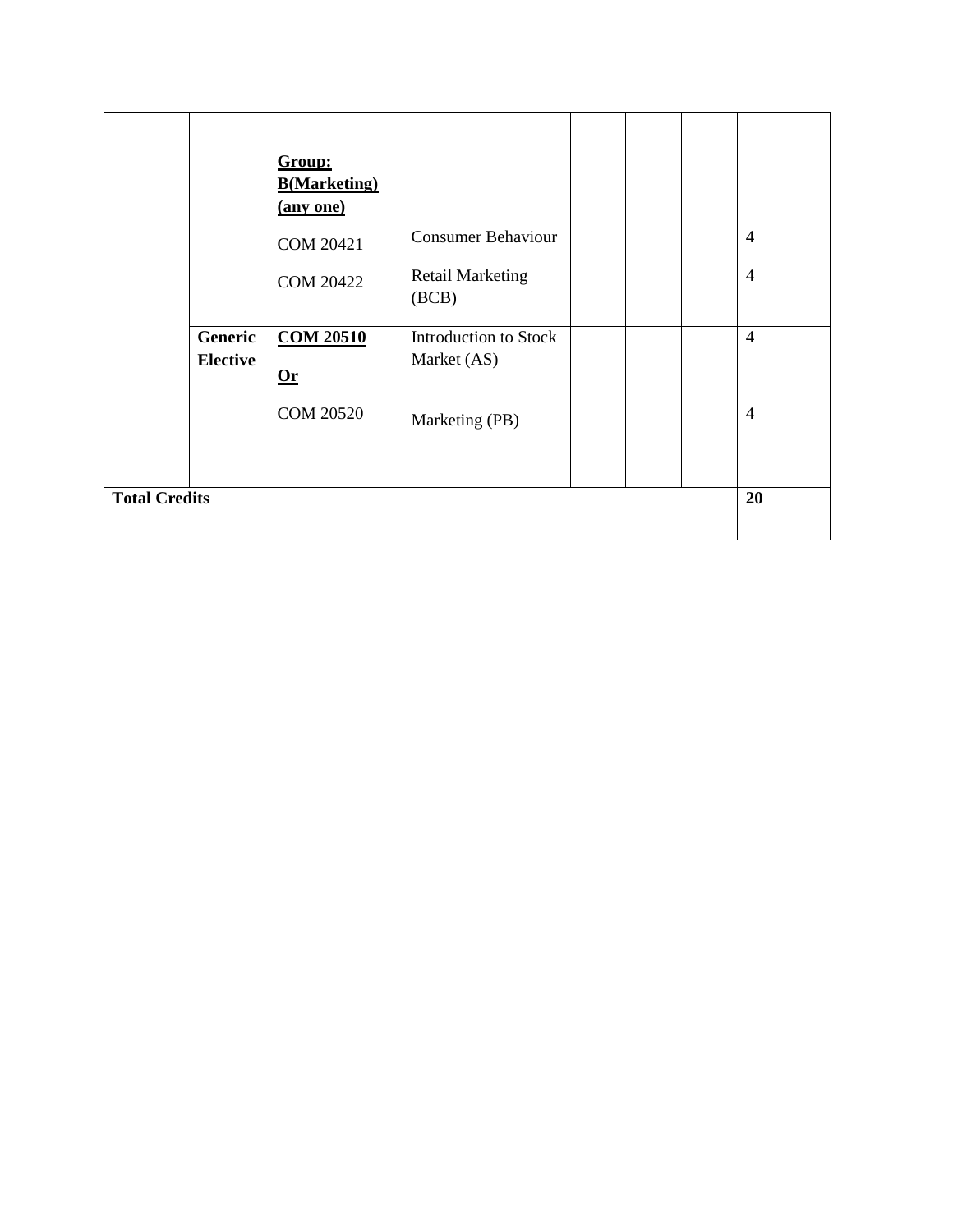#### **Course Code : 20100 Course Title: Human Resource Management ( HRM ) Nature of Course: Core Total Credit Assigned: 4 Credits.**

## *Course Objective:*

The objective of the course is to understand the various functions of Human Resource Management. It helps students develop the knowledge, skills and concepts needed to resolve actual HR issues.

| <b>Block</b>   | Unit           | Contents                                                                                                                                                                                                | L              | T | $\mathbf{P}$   |
|----------------|----------------|---------------------------------------------------------------------------------------------------------------------------------------------------------------------------------------------------------|----------------|---|----------------|
| 1              | 1              | Concept and nature of HRM as a<br>profession-<br>objectives,<br>importance, function and scope of<br><b>HRM</b>                                                                                         | $\overline{4}$ |   |                |
|                | $\overline{2}$ | Evolution of the concept of HRM-<br><b>Environment of HRM</b>                                                                                                                                           | 3              | 1 | $\overline{2}$ |
|                | 3              | <b>Business Strategy and Human</b><br><b>Resource Strategy: Concepts and</b><br>Relationship, Linkage between<br>strategy and HRM.                                                                      | 4              |   |                |
| $\overline{2}$ | $\mathbf{1}$   | Human Resource Planning- need<br>and importance-process and levels<br>of Human Resource planning                                                                                                        | $\overline{4}$ |   |                |
|                | $\overline{2}$ | Job Analysis and Job Design: Job<br>analysis techniques, job evaluation<br>techniques, job description, job<br>specification, job design<br>approaches, job characteristics,<br>approach to job design. | 3              |   | 1              |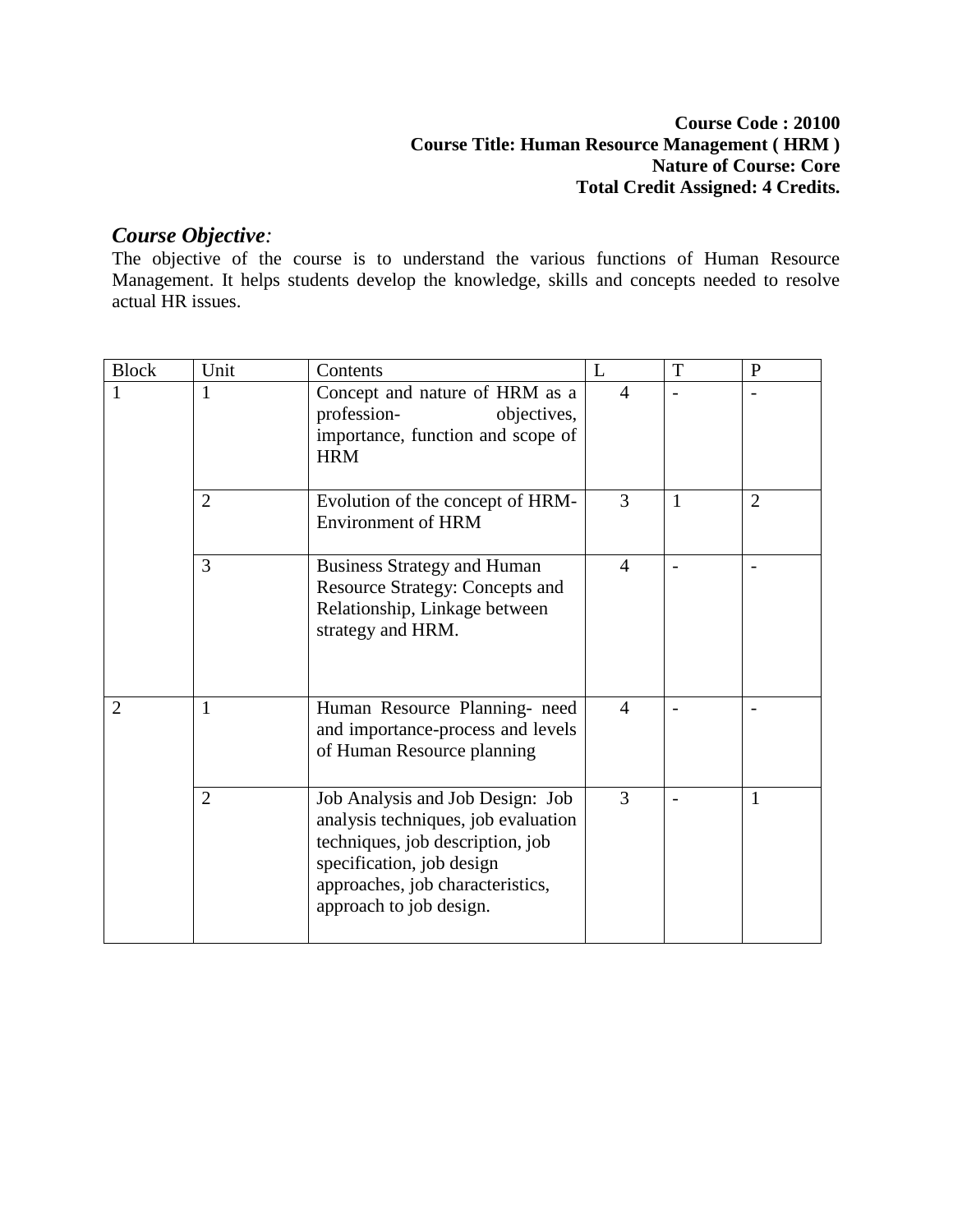|                | 3              | Factors affecting recruitment,<br>sources of recruitment (internal<br>and external), basic selection<br>model, psychological tests for<br>selection. Requirement of a good<br>test for selection.                                          | 5 |              |                |
|----------------|----------------|--------------------------------------------------------------------------------------------------------------------------------------------------------------------------------------------------------------------------------------------|---|--------------|----------------|
| 3              | $\mathbf{1}$   | Training<br>Development-<br>and<br>concept and need of training,<br>Designing a training programme-<br>methods of training, evaluating<br>training effectiveness                                                                           | 5 | $\mathbf{1}$ | 1              |
|                | $\overline{2}$ | Performance Appraisal- concept<br>objectives, Performance<br>and<br>Appraisal process,<br>essential of<br>effective<br>appraisal<br>system-<br>techniques<br>methods<br>and<br>of<br>Performance<br>appraisal,<br><b>Management System</b> | 5 | $\mathbf{1}$ | $\overline{2}$ |
| $\overline{4}$ | $\mathbf{1}$   | Compensation-wage and salary<br>administration: Compensation<br>Management, Wage versus salary,<br>determination of compensation,<br>incentives schemes, fringe<br>benefits                                                                | 5 |              |                |
|                | $\mathbf{Z}$   | Employee welfare- meaning and<br>significance of labour<br>welfare<br>Personnel audit and research.                                                                                                                                        | 4 |              | $\overline{2}$ |
|                | 3              | Diversity at Work: Managing<br>diversity, the paradox of diversity,<br>diversity with special reference to<br>differently abled, women and<br>aging. Empowerment and gender<br>issues.                                                     | 5 | $\mathbf{1}$ | $\overline{2}$ |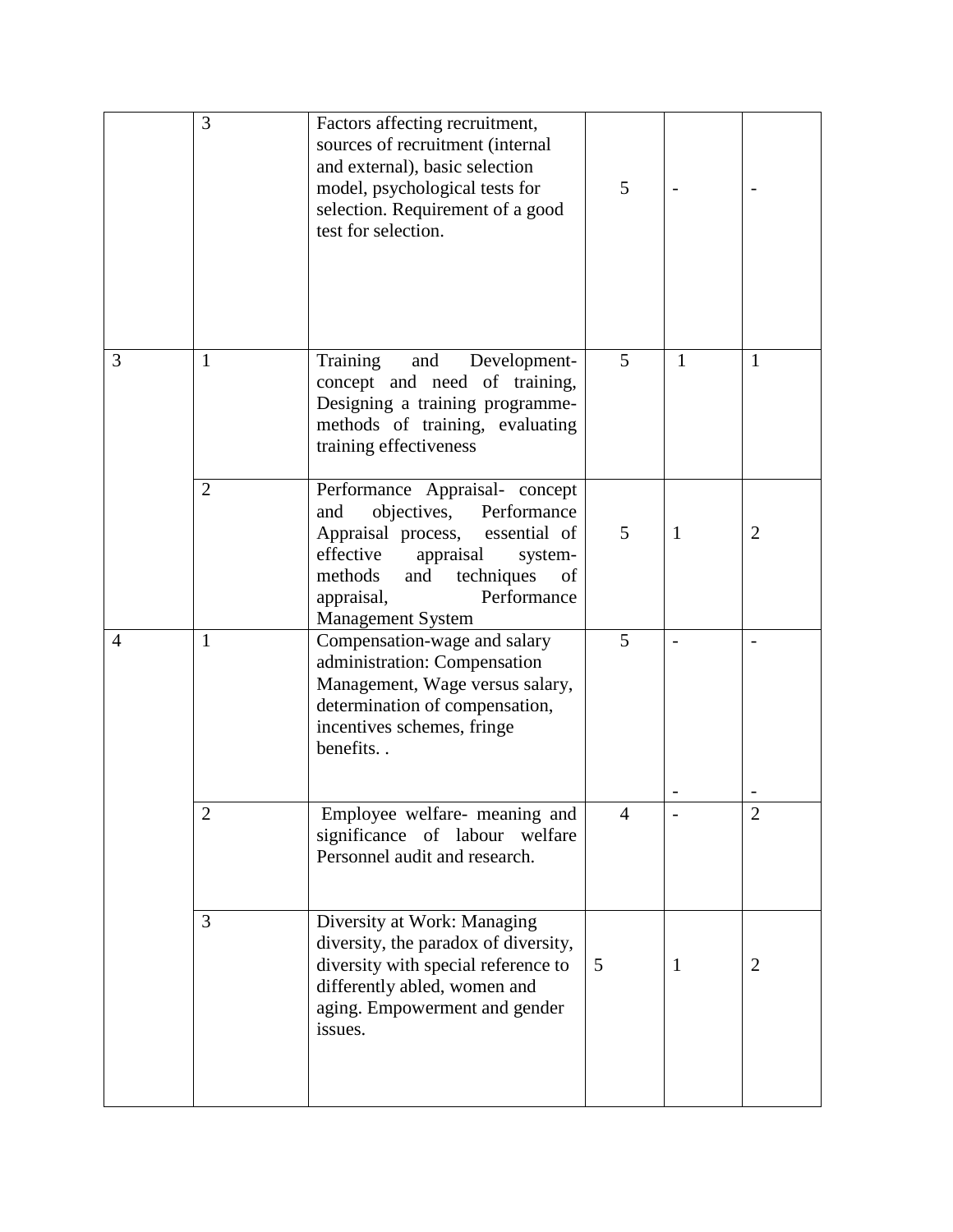| Total No. of Lectures of 1 hour duration  | $\pm$ 49 hours |
|-------------------------------------------|----------------|
| Total No. of Tutorials of 1 hour duration | $\pm 4$ hours  |
| Total No. of Practical of 1 hour duration | $\pm 10$ hours |

#### **Hence, 49(L) +{[ 4(T) + 10 (P)]/2 }= 56 hours/14= 4 Credit** \***L= Lecture, T= Tutorial, P= Practical**

## *Course Outcome:*

This course will be enabling the students to understand:

The applicability of HRM principles and techniques in an organization**.**

#### **Suggested Readings**:

#### *Reference Books :*

De Cenzo and Robins, *Fundamentals Human Resource Management*, Prentice Hall of India, Decenzo, David A. and Robbins, S.P. *Fundamentals of Human ResourceManagement*Wiley and Sons Ltd., John.

Raymond, N. and Kodwani, A.D., *Employee training and development,* McGrawHill Education India.

Rao, T.V., *HRD score card 2500: Based on HRD audit,* Response Books, SAGE Publications. Flippo, Edwin B., *Personnel Management*, McGraw Hill, Tokyo, 1984-2000.

#### *Text Books :*

K. Aswathapa, Human Resource Management and Personnel Management; Tata Mcgraw Hill Sharma R.C. and Sharma Nipun, Human Resource Management- Theory & Practice; Sage publication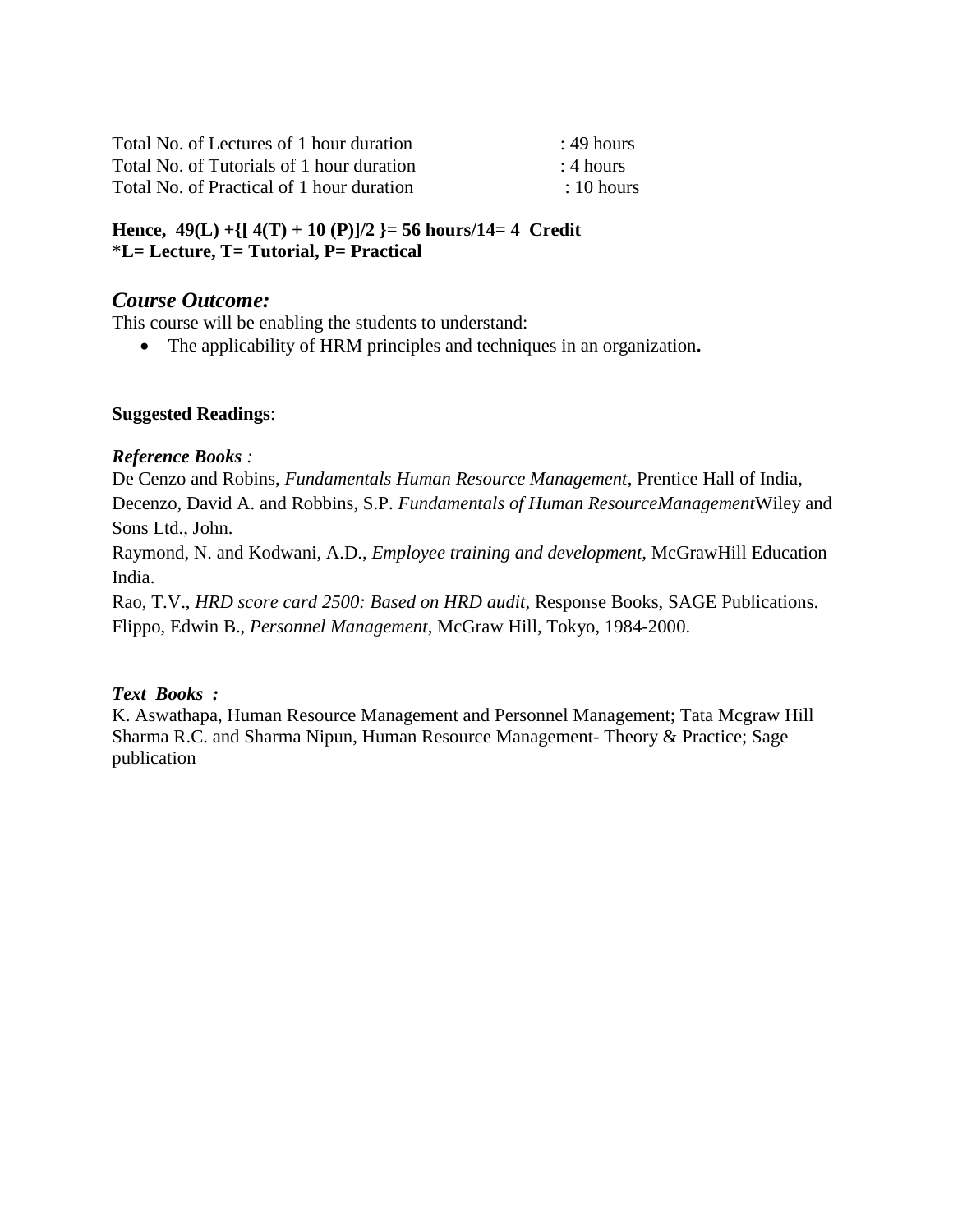**Course Code: 20200**

# **Course Title: Financial Accounting and Reporting**

## **Nature of the course: Core**

## **Total Credits assigned: 4 credits**

# *Course Objectives:*

To acquaint the students with financial accounting and reporting practices especially of the corporations.

| <b>Block</b>                               | <b>Units</b>   | <b>Contents</b>                                      | L              | T              | P |
|--------------------------------------------|----------------|------------------------------------------------------|----------------|----------------|---|
|                                            | 1              | <b>Accrual Basis Accounting</b>                      | $\overline{2}$ | $\overline{a}$ |   |
|                                            | $\overline{2}$ | Role of Valuation in Accounting                      | 3              |                |   |
|                                            | 3              | Allocation in Accounting                             | $\overline{2}$ |                |   |
|                                            | $\overline{4}$ | Financial and Physical Capital Maintenance           |                |                |   |
| I                                          | 5              | Brief ideas on: Accounting Standards (AS),           |                |                |   |
| <b>Financial Accounting Frame</b>          |                | Indian Accounting Standards (Ind-AS),                | 5              |                |   |
| Work-I                                     |                | <b>International Financial Reporting Standards</b>   |                |                |   |
|                                            |                | (IFRS) and International Accounting                  |                |                |   |
|                                            |                | Standards (IAS)                                      |                |                |   |
|                                            | 6              | Books of Account under the Companies Act,<br>2013    | 3              |                |   |
|                                            | $\mathbf{1}$   | Structure under Section 129 read with                |                |                |   |
|                                            |                | Schedule-III of the Companies Act, 2013              | 3              |                |   |
| $\mathbf{I}$<br><b>Financial Reporting</b> | $\overline{2}$ | <b>Classification of Equity and some Liabilities</b> | 1              |                |   |
| Structure & Terminologies                  | 3              | Reserves and Surplus                                 | $\overline{2}$ | 1              |   |
|                                            | 4              | <b>Non-current Liabilities</b>                       | 3              |                |   |
|                                            | 5              | <b>Non-current Assets</b>                            | 3              |                |   |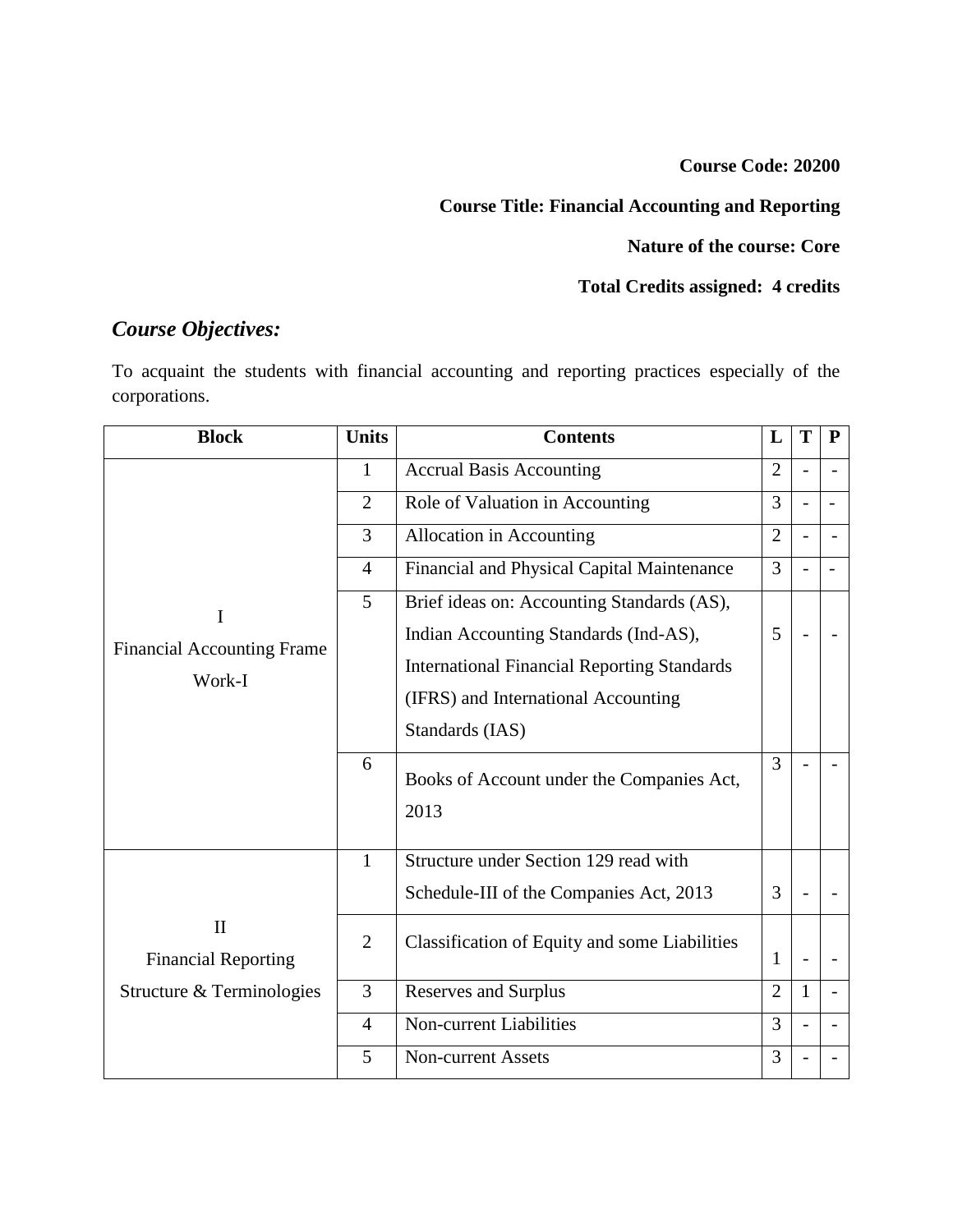|                                                                                                  | 6                                                   | <b>Current Assets</b>                                                        | 2              |   |   |
|--------------------------------------------------------------------------------------------------|-----------------------------------------------------|------------------------------------------------------------------------------|----------------|---|---|
| Ш<br><b>Financial Reporting</b>                                                                  | $\mathbf{1}$                                        | Presentation of Standalone and Consolidated<br><b>Financial Statements</b>   | 5              |   | 2 |
| (This block should be<br>instructed giving reference<br>to Annual Reports of Large<br>Companies) | Independent Auditor's Report<br>$\overline{2}$<br>3 |                                                                              |                |   |   |
|                                                                                                  | 3                                                   | Notes on Accounts annexed to and forming<br>part of the Financial Statements | $\overline{2}$ |   | 1 |
| IV                                                                                               | 1                                                   | <b>Corporate Governance Report</b>                                           | 3              | 1 |   |
| <b>Financial Reporting (Non-</b>                                                                 | $\overline{2}$                                      | Director's Report                                                            | 2              | 1 |   |
| <b>Accounting Reports</b> )                                                                      | 3                                                   | Management Discussion and Analysis                                           | $\overline{2}$ |   |   |
| (This block should be<br>instructed giving reference<br>to Annual Reports of Large<br>Companies) | 4                                                   | <b>Report on Corporate Social Responsibility</b>                             | 3              |   |   |

| Hence, $52(L) + \{ [ 4(T) + 4(P)]/2 \} = 56$ hours/14= 4 Credit |          |          |  |  |  |  |  |  |
|-----------------------------------------------------------------|----------|----------|--|--|--|--|--|--|
| Total Nos. of Tutorials of 1 hour duration                      | $\equiv$ | 4 hours  |  |  |  |  |  |  |
| Total Nos. of Practical's of 1 hour duration $=$                |          | 4 hours  |  |  |  |  |  |  |
| Total Nos. of Lectures of 1 hour duration                       | $\equiv$ | 52 hours |  |  |  |  |  |  |

## \***L= Lecture, T= Tutorial, P= Practical**

## *Course Outcome:*

This course will be enabling the students to understand:

- Accounting procedure and practices of companies.
- Details of both Accounting reports and Non-Accounting reports.

## **Suggested readings:**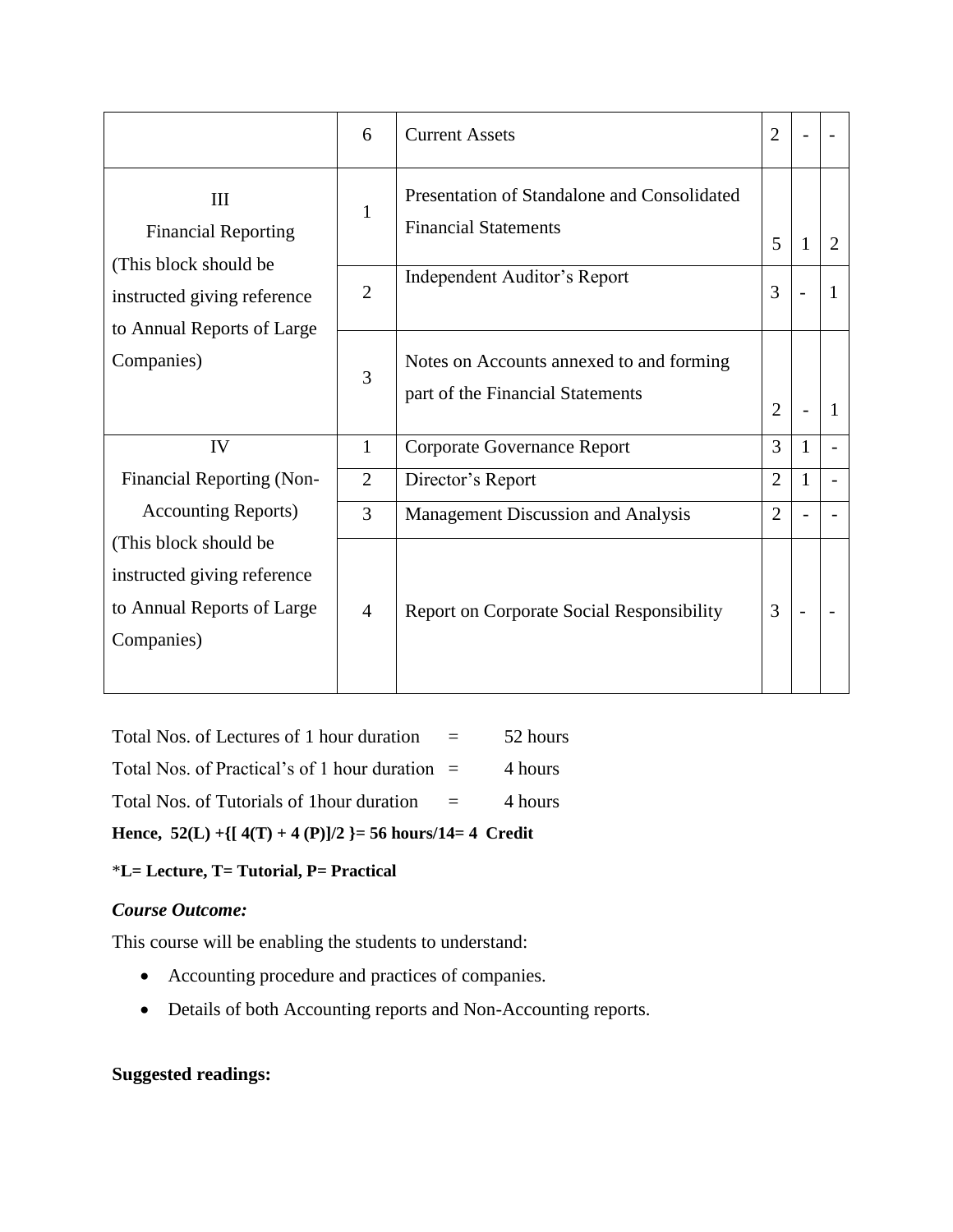#### *Reference Books and Literature:*

Horngren, Sundem and Elliott: Financial Accounting: Pearson Education, New Delhi. Annual Reports of Large Companies. (Listed in Bombay Sensex or NIFTY) GARG: Practical Guide to Ind-AS & IFRS: Bharat Law House Pvt. Ltd., New Delhi.

#### *Text Books:*

Bhattacharyya: Financial Accounting for Managers; Prentice Hall of India, New Delhi. Narayan Swamy: Financial Accounting and Managerial Perspective: PHI, New Delhi. Gupta A: Financial Accounting for Managers: Pearson Education, New Delhi. Tulsian: Financial Accounting for Management: Tata McGraw Hill Education, New Delhi.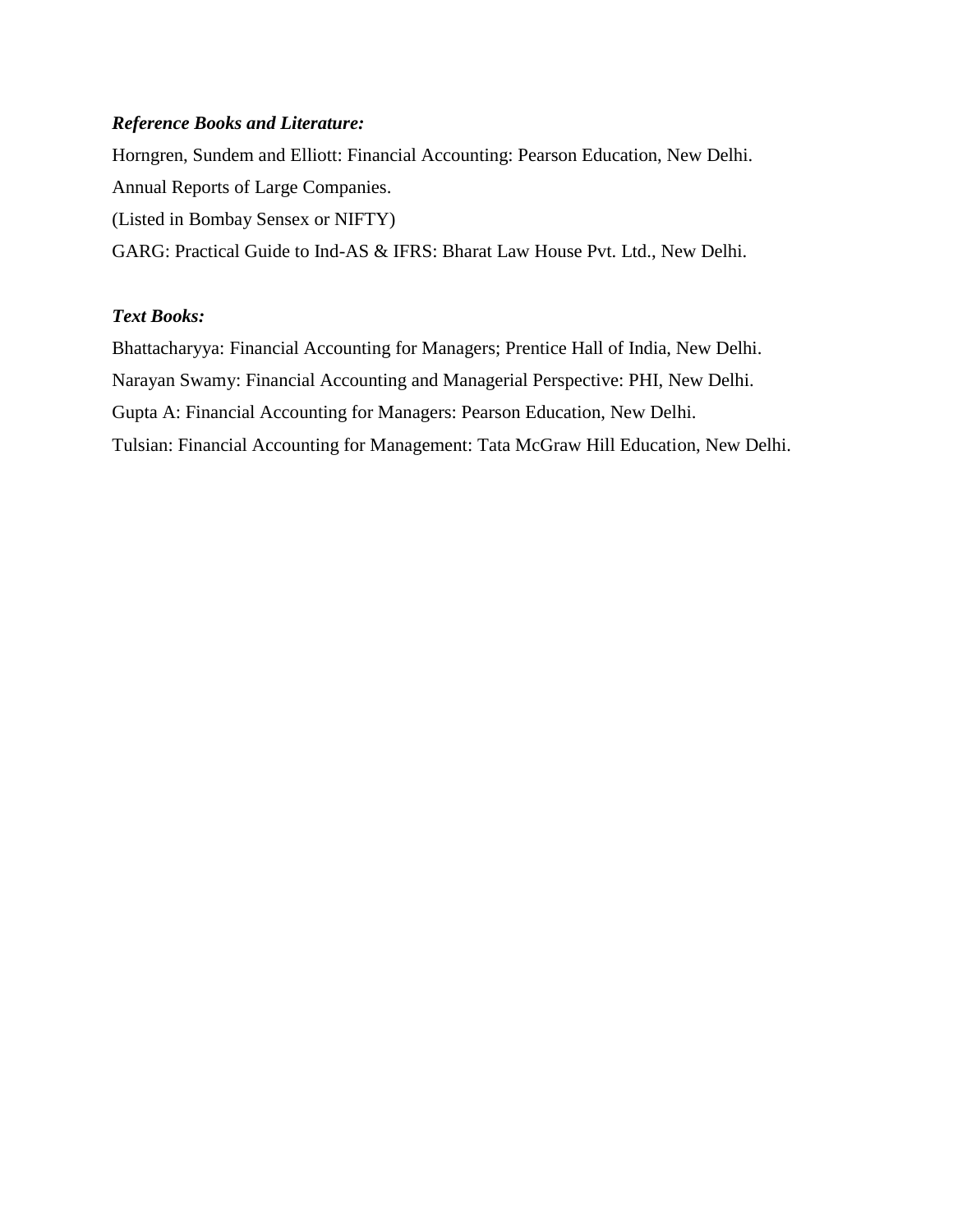#### **Course Code: 20300 Course Title: Research Methodology Nature of the Course: Core Total Credits assigned: 4 Credits**

## *Course objective:*

To acquaint the students with the basics of Research Methodology in social science.

| <b>Block</b>                             | Unit           | Contents                                                                                                                       | L              | T            | $\mathbf{P}$             |
|------------------------------------------|----------------|--------------------------------------------------------------------------------------------------------------------------------|----------------|--------------|--------------------------|
| 1                                        |                | Research: Concept,                                                                                                             | 3              |              |                          |
| Introduction                             | 1              | Characteristics, Types                                                                                                         |                |              |                          |
|                                          | $\overline{2}$ | <b>Research Process</b>                                                                                                        | 3              |              | $\overline{a}$           |
|                                          | $\overline{3}$ | Formulating a Research problem,<br><b>Steps in Formulation</b>                                                                 | $\overline{2}$ | $\mathbf{1}$ | $\overline{\phantom{a}}$ |
|                                          | $\overline{4}$ | Identifying variables: Definition<br>and types of variables, Difference<br>between Concept and variable,<br>Scaling techniques | $\overline{4}$ |              |                          |
|                                          | 5              | Hypothesis: Definition,<br>Characteristics and Types.                                                                          | $\overline{4}$ |              | 1                        |
| $\overline{2}$<br>Research<br>Design and | $\mathbf{1}$   | Research Design: Definition and<br>Functions                                                                                   | $\overline{4}$ | $\mathbf{1}$ |                          |
| writing a<br>Research<br>Proposal        | $\overline{2}$ | The Research Proposal: Meaning<br>and Concept, Contents of a<br><b>Research Proposal</b>                                       | 5              |              | $\mathbf{1}$             |
| 3<br>Data<br>Collection                  | $\mathbf{1}$   | Method of Data Collection: Using<br>primary sources-observation,<br>interview and questionnaire                                | $\overline{4}$ |              | $\overline{a}$           |
|                                          | $\overline{2}$ | <b>Using Secondary Sources</b>                                                                                                 | $\overline{2}$ | -            | $\blacksquare$           |
|                                          | 3              | Sampling: Concept, Principles &<br><b>Types</b>                                                                                | $\overline{4}$ |              | $\mathbf{1}$             |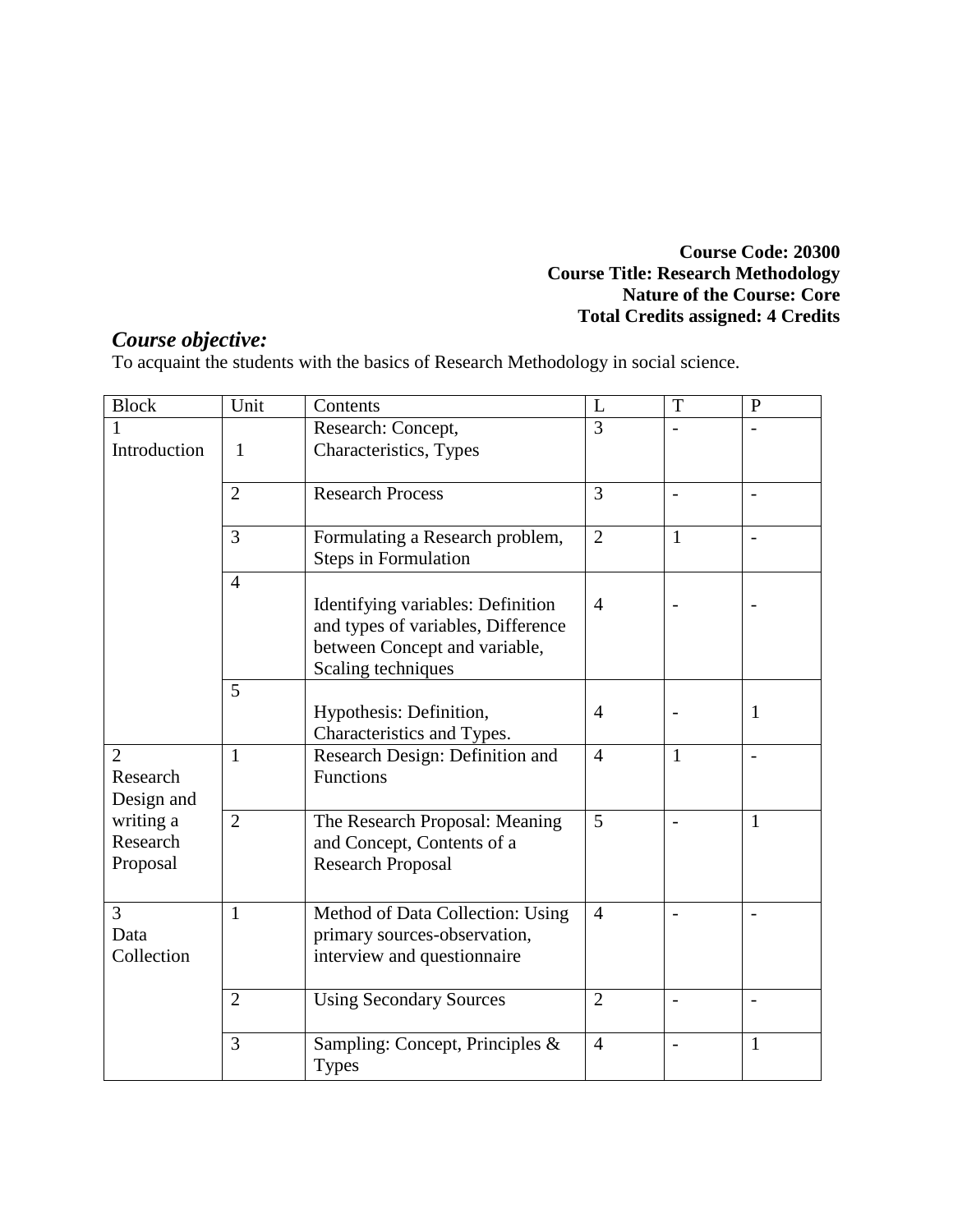|                                                          | $\overline{4}$ | Considering Ethical Issues in Data<br>Collection                                         | 3              |  |
|----------------------------------------------------------|----------------|------------------------------------------------------------------------------------------|----------------|--|
| $\overline{4}$<br>Processing,                            |                | <b>Steps in Data Processing</b>                                                          | 3              |  |
| Analysis of<br>Data and<br>writing<br>Research<br>Report | $\overline{2}$ | Editing Data collected through<br>structural inquiries and<br>unstructured interviewing. | $\overline{4}$ |  |
|                                                          | 3              | Analysis of Data: Procedure-<br>Analysis of data using Statistical<br>software.          | 3              |  |
|                                                          | $\overline{4}$ | Research report: Types and<br>contents, Steps in drafting report.                        | 4              |  |

Total No. of Lectures of 1 hour duration: 52 Total No. of Tutorial classes of 1 hour duration: 4 Total No. of Practical classes of 1 hour duration: 4

#### **Hence, 52(L) +{[ 4(T) + 4(P)]/2 }= 56 hours/14= 4 Credit** \***L= Lecture, T= Tutorial, P= Practical (includes library visit).**

## *Course outcome:*

This course will enable the students to undertake research work independently and write research papers of their own

#### **Suggested readings**

#### *Reference book*

Anderson Jonathan and Poole Millicent, "Assignment and Thesis Writing", Wiley India Pvt Ltd. S.S. Vinod Chandra and S. Anand Harrendran, " Research Methodology", Pearson publication. Alan Bryman,"Social Research Methods", OXFORD University Press.

#### *Text Books*

Kumar Ranjit, "Research Methodology" , Pearson Education, New Delhi. Kothari C.R., "Research Methodology: Methods and Techniques", New Age International, New Delhi.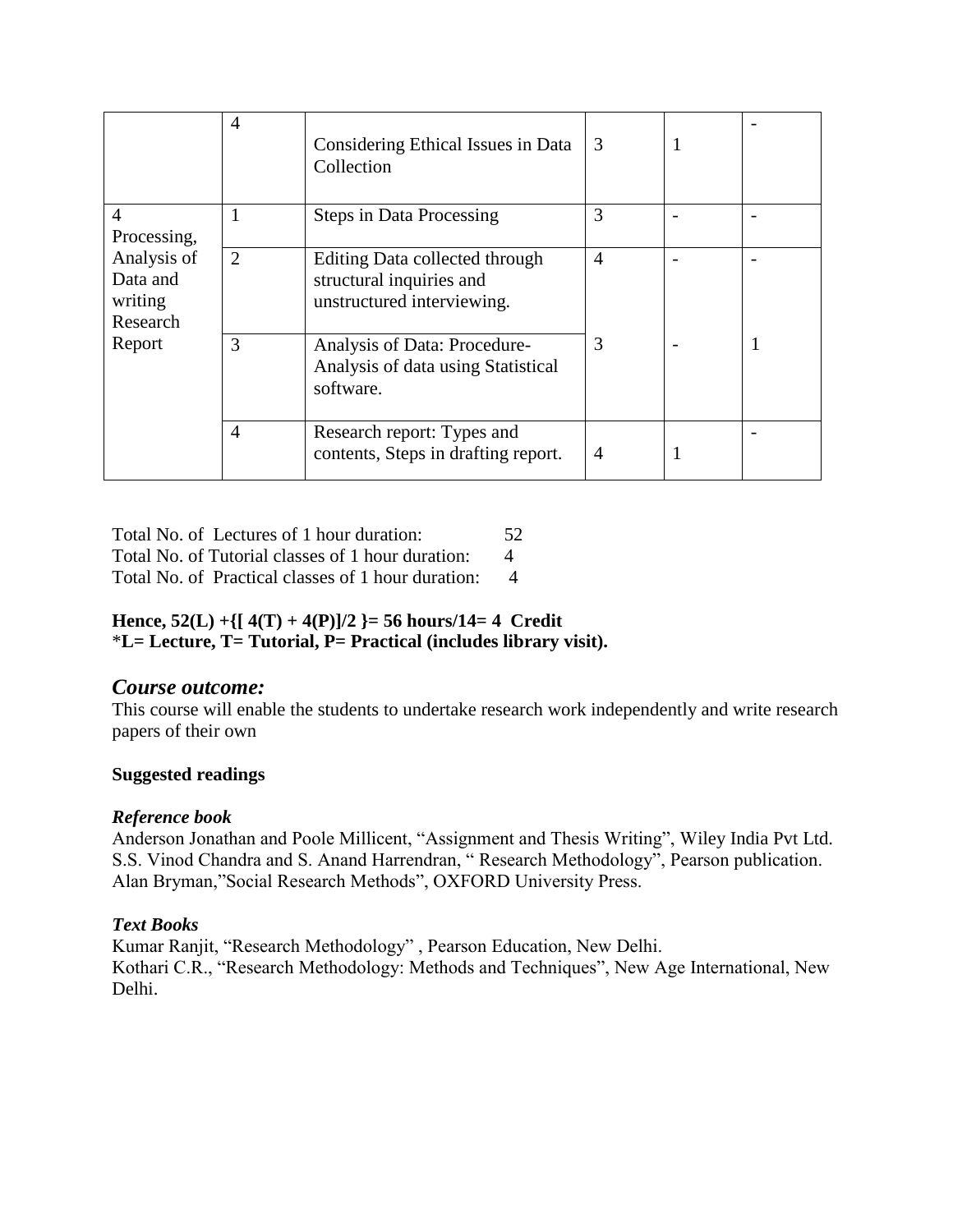**Course Code:20411 Course Title: Advanced Cost & Management Accounting Nature of the Course: DSE Total credit assigned: 4 Credits**

## *Course Objectives:*

- To introduce students with the advanced areas of cost and management accounting.
- To understand the cost accounting theories and identify the cost accounting techniques adopted by manufacturing and service industry.
- To expose students to the different eras and trends of management accounting and enterprise performance management.

| <b>Block</b> | Unit           | Contents                                           |                             | T              |   | P |   |
|--------------|----------------|----------------------------------------------------|-----------------------------|----------------|---|---|---|
|              |                |                                                    |                             |                | S | G |   |
|              |                |                                                    |                             |                |   | D | S |
|              |                | Cost Accounting Techniques Adopted by              | $\boldsymbol{\vartriangle}$ |                |   |   |   |
|              |                | Manufacturing and Service Industry within the Last |                             |                |   |   |   |
|              |                | Decade, Theory: Contingency Theory                 |                             |                |   |   |   |
|              |                |                                                    |                             |                |   |   |   |
|              |                | <b>Cost Accounting Techniques:</b>                 | 10                          | $\overline{2}$ |   |   |   |
|              |                | <b>Standard Costing</b>                            |                             |                |   |   |   |
|              |                | <b>Marginal Costing</b>                            |                             |                |   |   |   |
|              |                | Just in Time System                                |                             |                |   |   |   |
|              |                | <b>Activity Based Costing</b>                      |                             |                |   |   |   |
|              | $\overline{2}$ | <b>Target Costing</b>                              |                             |                |   |   |   |
|              |                | Life Cycle Costing                                 |                             |                |   |   |   |
|              |                | <b>Throughput Accounting</b>                       |                             |                |   |   |   |
|              |                | <b>Back Flush Accounting</b>                       |                             |                |   |   |   |
|              |                | <b>Kaizen Costing</b>                              |                             |                |   |   |   |
|              |                |                                                    |                             |                |   |   |   |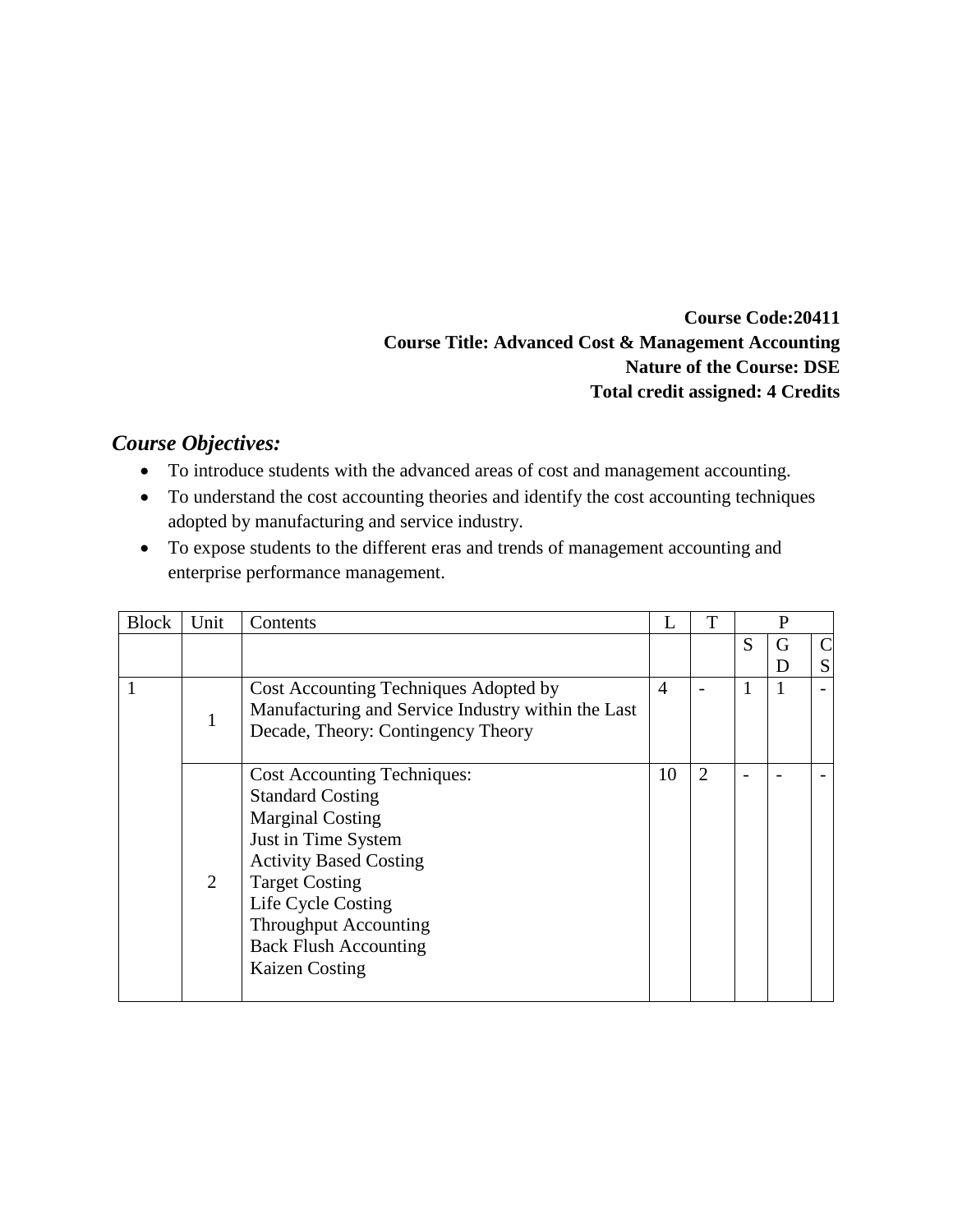| $\overline{2}$ |                | Management Accounting Era, Ancient Era-Rocks                                                      | $\overline{4}$ |              |              |                | 1 |
|----------------|----------------|---------------------------------------------------------------------------------------------------|----------------|--------------|--------------|----------------|---|
|                |                | and stone piles, Medieval Era, Industrial Age Era,                                                |                |              |              |                |   |
|                | 1              | Regulatory Compliance Era, Consumer Era and                                                       |                |              |              |                |   |
|                |                | Predictive Analytics Era.                                                                         |                |              |              |                |   |
|                |                | The Seven Major Trends in Management                                                              | 10             |              |              |                | 1 |
|                |                | Accounting. Expansion from product to channel                                                     |                |              |              |                |   |
|                |                | and customer profitability analysis, Management                                                   |                |              |              |                |   |
|                |                | accounting's expanding role with enterprise                                                       |                |              |              |                |   |
|                |                | performance management (EPM), The shift to                                                        |                |              |              |                |   |
|                | $\overline{2}$ | predictive accounting, Business analytics                                                         |                |              |              |                |   |
|                |                | embedded in EPM methods, Coexisting and                                                           |                |              |              |                |   |
|                |                | improved management accounting methods,                                                           |                |              |              |                |   |
|                |                | Managing information technology and shared                                                        |                |              |              |                |   |
|                |                | services as a business and the need for better skills                                             |                |              |              |                |   |
|                |                | and competency with behavioral cost management.                                                   |                |              |              |                |   |
|                |                |                                                                                                   |                |              |              |                |   |
| 3              |                | Cost Reduction: Cost reduction nature and scope;                                                  | $\overline{4}$ | 1            | 1            | $\mathbf{1}$   |   |
|                | $\mathbf{1}$   | areas of cost reduction campaign; major difficulties                                              |                |              |              |                |   |
|                |                | in cost reduction and its organization.                                                           |                |              |              |                |   |
|                |                |                                                                                                   |                |              |              |                |   |
|                |                | Productivity: the concept of productivity; difficulty<br>in measuring productivity; techniques of | 6              | 1            |              |                |   |
|                | $\overline{2}$ | productivity measurement; improvement of                                                          |                |              |              |                |   |
|                |                | productivity; benefit from increased productivity;<br>human aspects of productivity.              |                |              |              |                |   |
|                |                |                                                                                                   |                |              |              |                |   |
| $\overline{4}$ | $\mathbf{1}$   | Value added and its importance, value added and its<br>applications.                              | $\overline{4}$ | $\mathbf{1}$ | $\mathbf{1}$ | $\overline{1}$ |   |
|                |                | Value analysis and engineering: concept of value                                                  | 6              | $\mathbf{1}$ |              |                |   |
|                | $\overline{2}$ | analysis and value engineering; the steps in value<br>analysis study.                             |                |              |              |                |   |

| Total No. of Lectures of 1 hour duration  | $:48 \text{ hrs}$  |
|-------------------------------------------|--------------------|
| Total No. of Tutorials of 1 hour duration | $\div$ 6 hrs       |
| Total No. of Seminar (S)                  | $\therefore$ 4 hrs |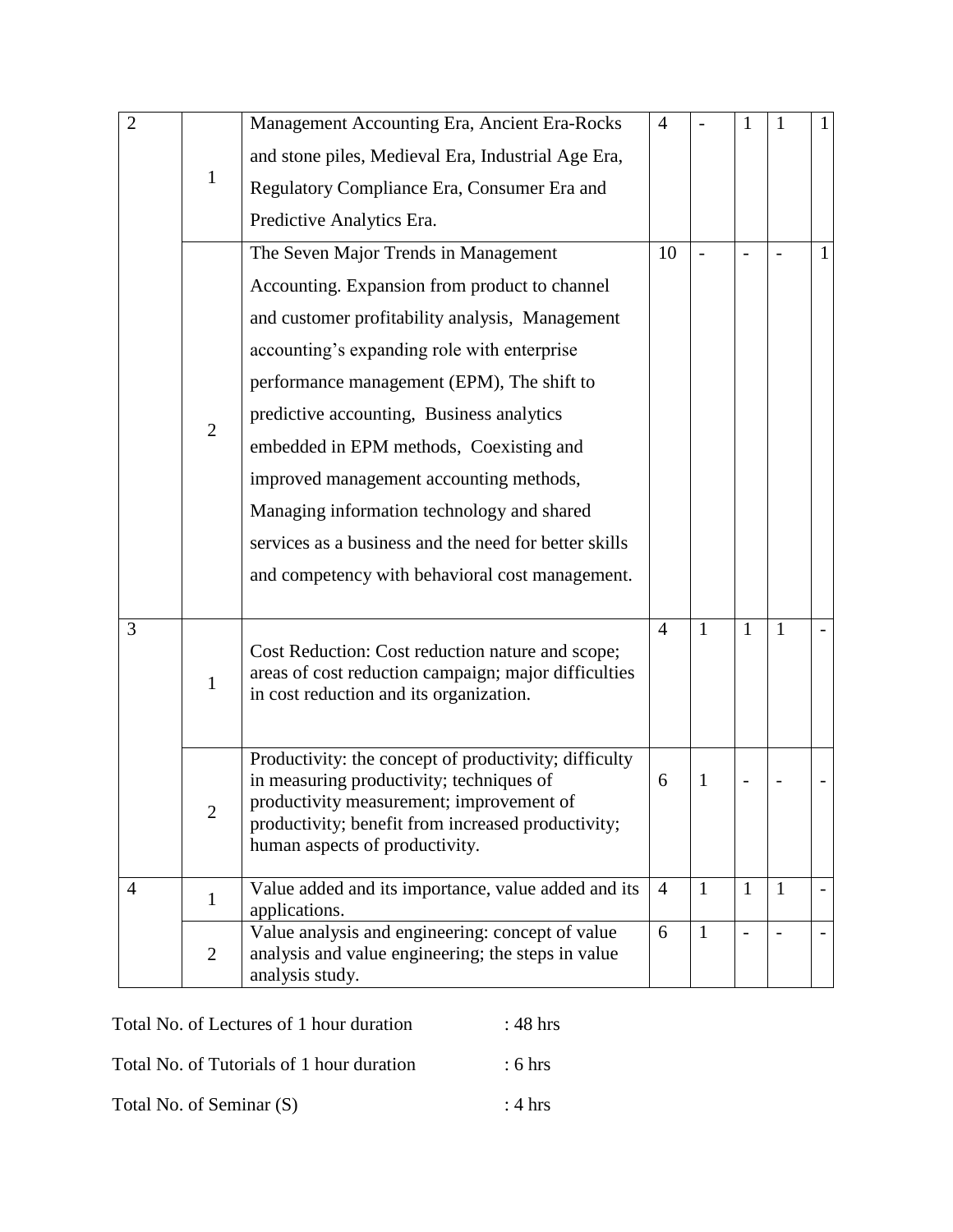| Total No. of Group Discussion (G.D.) | : $4 \text{ hrs}$  |
|--------------------------------------|--------------------|
| Total No. of Case Study (C.S.)       | $\therefore$ 2 hrs |
|                                      |                    |

**Hence, 48(L) + {[6(T) + 4(S) + 4(G.D.) + 2(C.S.)]/2} = 56 hours/14 = 4 Credit**

**\*L= Lecture, T= Tutorials, P= Practical.**

#### *Course Outcomes:*

This course will be enabling the students to understand and critically assess:

the importance and role of advanced cost and management accounting systems and its application in industry.

#### **Suggested Readings:**

#### *Reference Books:*

Cost & Management Accounting-free e books.net, www. freebookcentre.net

Advanced Cost Accounting, TK Mitra, Google books.

Advanced Management Accounting, Kindle Edition, Ahmed Riahi-Belkaoui, Publisher Praegar

Advanced Cost & Management Accounting, ME Thukaram Rao, New Age International Publishers

Cost & Management Accounting, CA Sunil Keswani, Bharatlaws.com

Cost Accounting A Managerial Emphasis, Charles T. Hoerngren, Srikant M. Datar, Madhav V Rajan, Prentice Hall

#### *Text Books:*

Cost & Management Accounting, Dr. SN Maheswari, Sultan Chand & Sons.

Cost & Management Accounting, TS Reddy &Y Hari Prasad Reddy, Margham Publications

Cost Accounting, MN Arora, PriyankaKatyal, Vikas Publishers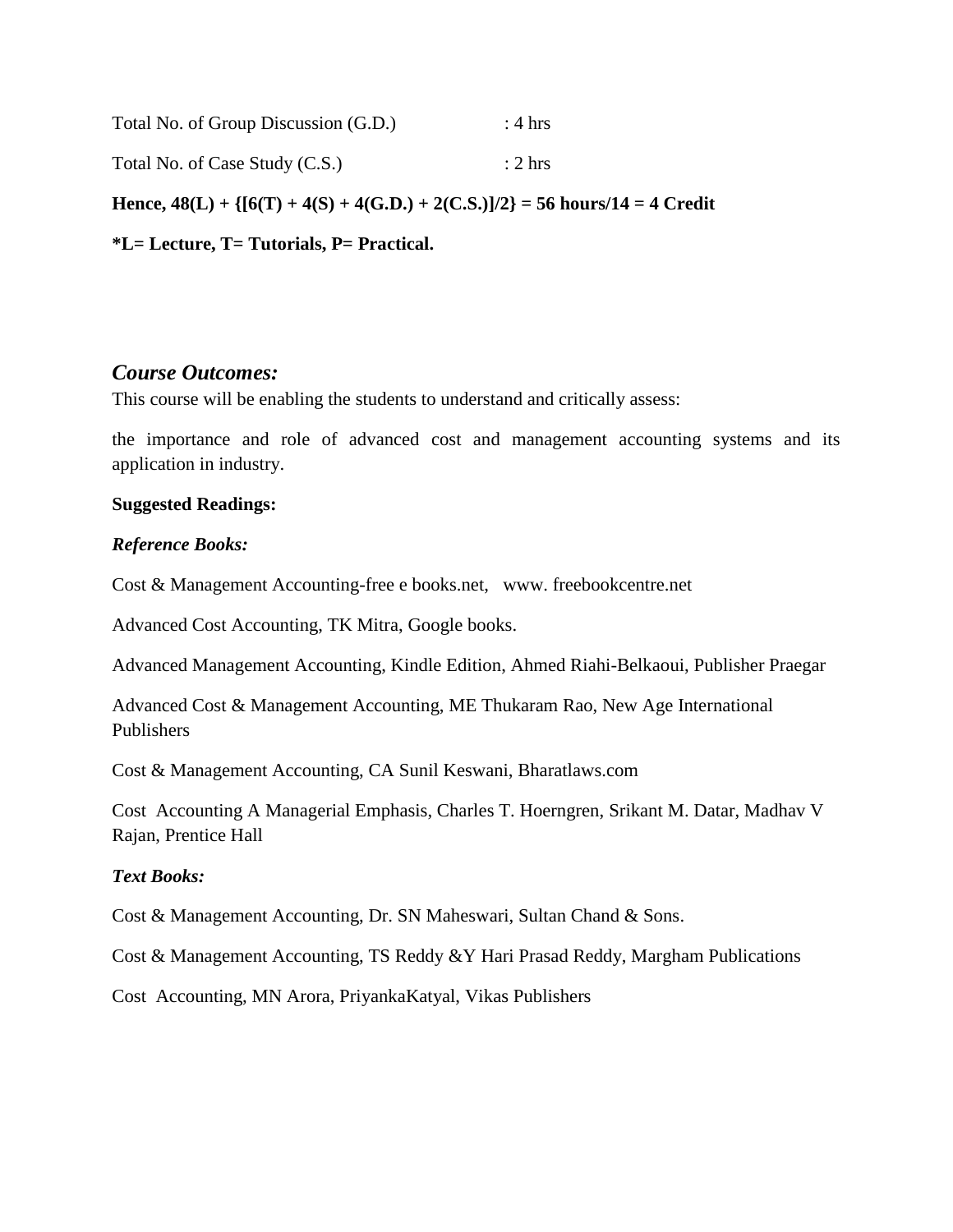**Course Code: 20412**

#### **Course Title: Security Analysis & Portfolio Management**

**Nature of Course: DSE**

#### **Total Credit Assigned: 4 Credits.**

## *Course objectives:*

1. To expose the students to the process of making investment in the security market.

2. To make the students aware about risk and return matrix while making investment in securities.

3. To help the students to equip themselves with various theories of constructing portfolio of the investment.

| <b>Blocks</b>  | Units                                        | Contents                                              |                | T              | $\mathbf{P}$                |
|----------------|----------------------------------------------|-------------------------------------------------------|----------------|----------------|-----------------------------|
| 1.Introduction |                                              | Investment vs. Speculation                            |                |                |                             |
| to Investment  | II.<br>Investment alternative and attributes |                                                       |                |                |                             |
|                | Ш.                                           | Investment process, investment decision making.       | 2              | $\overline{2}$ | $\overline{2}$              |
|                | IV.                                          | Common errors in investment management                | 4              |                |                             |
| 2. Risk and    | I.                                           | Security returns, risk in a traditional sense.        | $\overline{2}$ |                |                             |
| Return         | II.                                          | Systematic risk, unsystematic risk, risk in a         | 2              |                |                             |
|                |                                              | contemporary mode.                                    |                |                |                             |
|                | III.                                         | Using beta to estimate risk and analysis of risk and  | $\overline{2}$ |                |                             |
|                |                                              | return.                                               |                |                |                             |
|                | IV.                                          | Calculating expected return and risk, historical risk |                |                |                             |
|                |                                              | and return on asset classes.                          | 2              | $\overline{2}$ |                             |
|                | V                                            | <b>Construction of Portfolio</b>                      | 4              | 2              | $\overline{2}$              |
| 3.             |                                              | Fundamental Analysis – Economic analysis, industry    | 5              |                | $\mathcal{D}$               |
| Fundamental    |                                              | analysis and Company analysis.                        |                |                |                             |
| and Technical  | $\mathbf{I}$                                 | Technical analysis – market indicators and            | 4              |                | $\mathcal{D}_{\mathcal{A}}$ |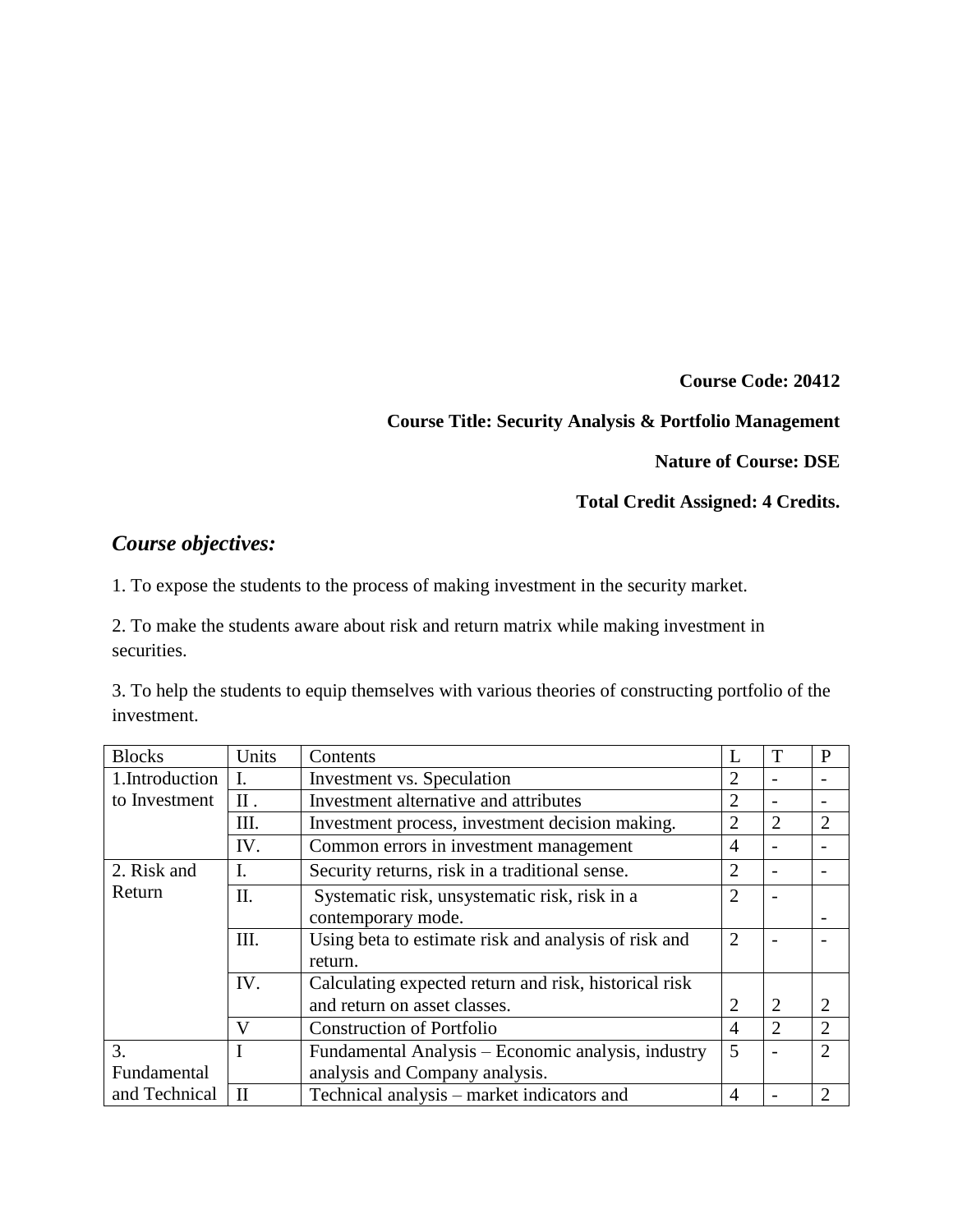| analysis     |              | forecasting                                             |   |   |
|--------------|--------------|---------------------------------------------------------|---|---|
|              | Ш            | Individual stock performance.                           |   | റ |
| 4. Efficient |              | Efficient Market Theory - Random walk, The              | 4 |   |
| Market and   |              | efficient market hypothesis, Empirical tests of the     |   |   |
| Capital      |              | semi-strong form.                                       |   |   |
| Market       | $\mathbf{I}$ | Capital market theory – Relaxing some assumptions       | 4 |   |
| Theory       |              | of the capital asset pricing model, testing the capital |   |   |
|              |              | asset pricing model.                                    |   |   |
|              | Ш            | Arbitrage pricing theory                                |   |   |

#### **Total number of lectures of 1 hour duration: 44**

#### **Total number of tutorial class of 1 hour duration: 14**

#### **Total number of Practical classes of 1 hour duration: 10**

**Hence, 44(L) +{[ 14(T) + 10 (P)]/2 }= 56 hours/14= 4 Credit**

#### \***L= Lecture, T= Tutorial, P= Practical**

#### *Course Outcome:*

The course will enable the students to understand:

- The pattern and process of analyzing securities for better investment of resources.
- The way of analyzing securities with the help of various theories related to portfolio management.

#### **Suggested Readings:**

#### *Reference Books:*

Donald E.Fisher and Ronald J.Jordan, Security Analysis and Portfolio Management, Pearson Education Ptv Ltd, New Delhi, India.

Charles P. Jones, Investments Analysis and Management, John Wiley& Sons, Inc EPIPHSIDC, Kundli.

Elton, Edwin J & Gruber Martin J Modern ; Portfolio Theory & Investment Analysis, Wiley &Sons, *Text Books:*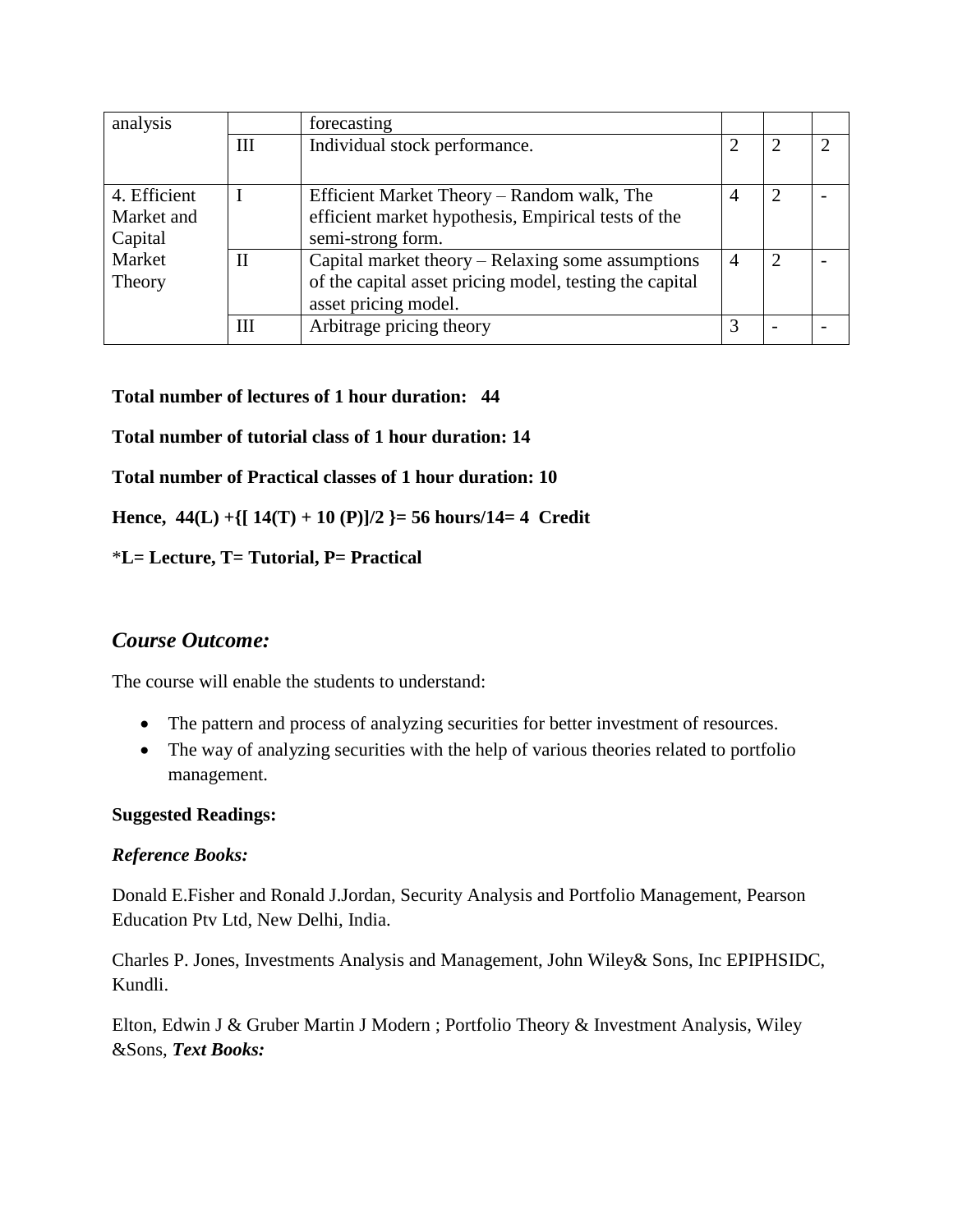Prasanna Chandra, Investment Analysis and Portfolio Management, New Delhi, Tata McGraw Hill,

V.K. Bhalla, Security Analysis and Portfolio Management, S.Chand and Co Ltd, Ram Nagar, NewDelhi.

> **Course Code: 20421 Course Title: Consumer Behaviour Nature of the Course: DSE Total Credit: 4 Credits**

## *Course Objectives:*

To provide an in-depth understanding of the consumer and industrial buying processes and their determinants as relevant for marketing decision making**.**

| <b>Block</b>   | Unit           | Contents                                                                                                                                                         | L              | T              | $\mathbf{P}$   |
|----------------|----------------|------------------------------------------------------------------------------------------------------------------------------------------------------------------|----------------|----------------|----------------|
| 1              | 1              | <b>Consumer Behaviour: Importance</b><br>and nature of consumer behaviour;<br>Types of consumers and their role;<br>Consumer behaviour and marketing<br>concept. | 3              |                |                |
|                | $\overline{2}$ | Changing profile of Indian<br>consumers and impact of technology.                                                                                                | 3              |                |                |
|                | 3              | Conducting consumer research –<br>overview of process, complexities<br>and issues                                                                                | $\overline{4}$ | $\overline{2}$ |                |
| $\overline{2}$ | 1              | <b>Consumer Decision Making Process:</b><br><b>Buying Motives;</b><br>Consumer Involvement and Level of<br><b>Decision Making</b>                                | $\overline{A}$ |                |                |
|                | 2              | Information search processing                                                                                                                                    | $\overline{4}$ |                |                |
|                | 3              | <b>Consumer Buying Process</b>                                                                                                                                   | $\overline{4}$ | $\overline{2}$ | $\overline{2}$ |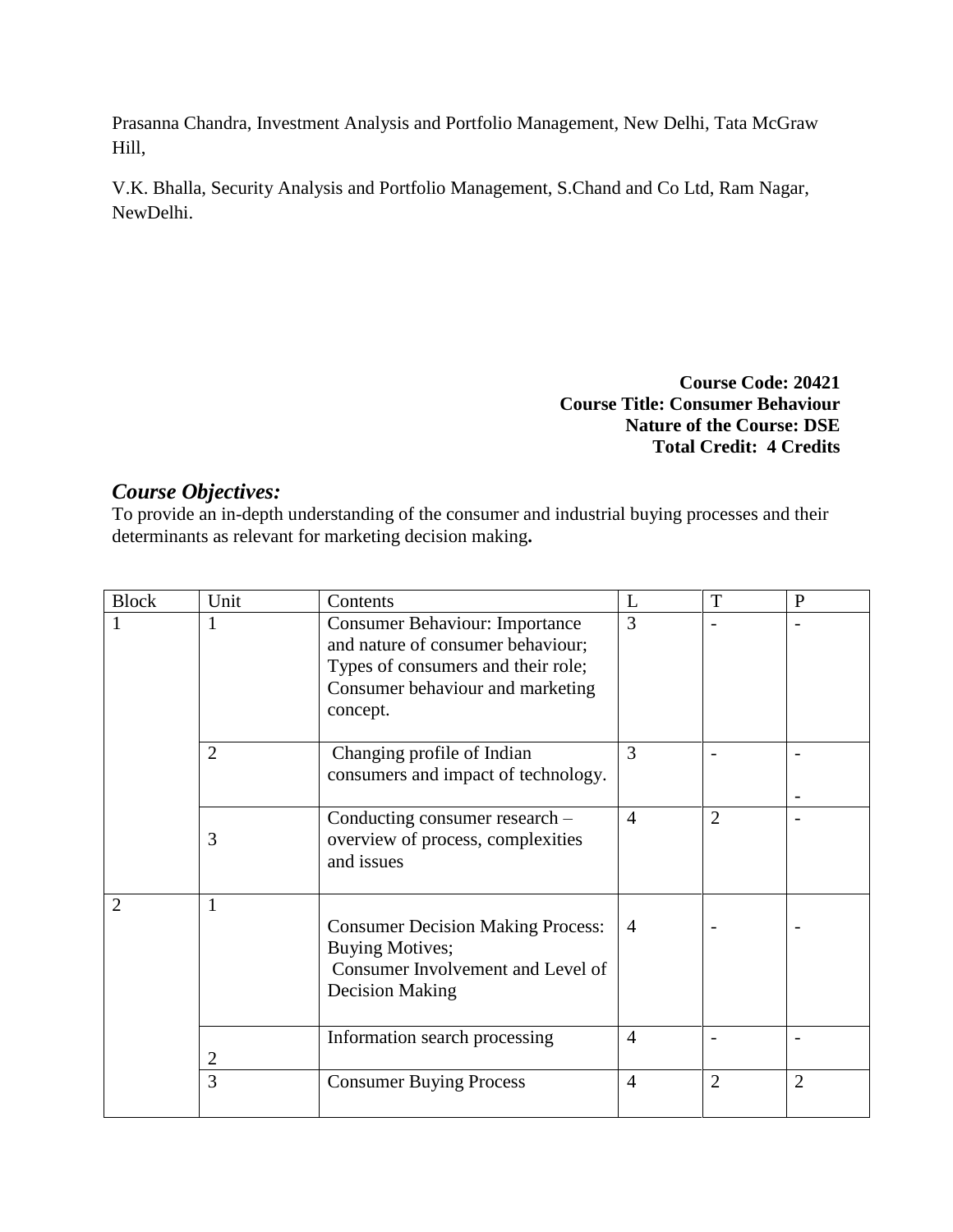| 3              | $\mathbf{1}$   | Self image & personality, personal<br>values, lifestyles, psychographics.                                                                                                                                     | $\overline{4}$ |                |                          |
|----------------|----------------|---------------------------------------------------------------------------------------------------------------------------------------------------------------------------------------------------------------|----------------|----------------|--------------------------|
|                | $\overline{2}$ | Individual differences in consumers:<br>Needs and motivation; Perception;<br>Attitude and attitude change;<br>Learning.                                                                                       | $\overline{4}$ | $\overline{2}$ | $\overline{2}$           |
|                | 3              | Socio-Cultural Determinants of<br>consumer behaviour:<br>Family and household influence on<br>consumer buying behaviour;<br>Group and their influences-Word of<br>Mouth and opinion leaders, Social<br>class. | $\overline{4}$ |                | $\overline{a}$           |
|                | $\overline{4}$ | Culture and sub-culture. Cross-<br>cultural dimensions of consumer<br>behaviour                                                                                                                               | $\mathfrak{Z}$ |                |                          |
| $\overline{4}$ | $\mathbf{1}$   | <b>Models of Consumer Behaviour:</b><br>Industrial Buying Behaviour model,<br>Nicosia's model of consumer<br>decision process, Howard and<br>Sheth's model of buying behavior.                                | $\overline{4}$ | $\overline{2}$ | $\overline{2}$           |
|                | $\overline{2}$ | Industrial Buying Behaviour,                                                                                                                                                                                  | $\overline{4}$ |                |                          |
|                | 3              | <b>Consumer Protection and Public</b><br>Policy                                                                                                                                                               | $\overline{2}$ | $\overline{a}$ | $\overline{\phantom{a}}$ |
|                | $\overline{4}$ | <b>Consumer Delight</b>                                                                                                                                                                                       | $\overline{2}$ |                |                          |

**Total No. of Lectures of 1 hour duration : 49 hours Total No. of Tutorials of 1 hour duration : 08 hours Total No. of Practicals of 1 hour duration : 06 hours**

**Hence, 49(L) +{[ 8(T) + 6(P)]/2}= 56 hours/14= 4 Credit.**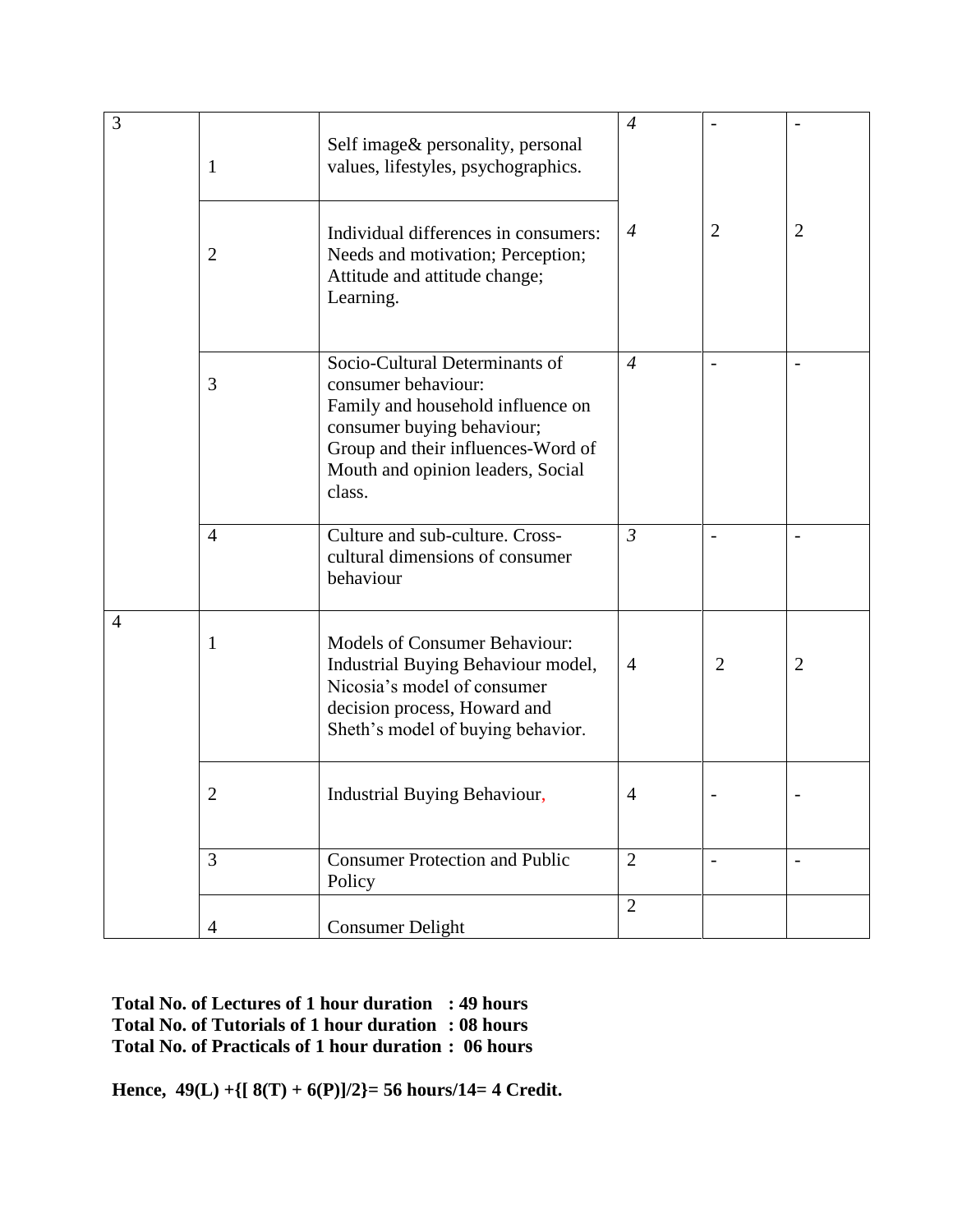## *Course Outcome:*

This course will be enabling the students to understand:

Consumer and industrial buying processes and to take rational marketing decisions.

#### **Suggested Readings:**

#### *Reference Book:*

Peter, J. Paul, and Jerry C. Olson, Consumer Behaviour and Marketing Strategy, McGraw Hill. Hawkins, Dal I., Roger J. Best and Kenneth A. Coney, Consumer Behaviour Implication for Marketing Strategy, McGraw Hill. Hawkins, Del I, Mothersbaugh, David L, Mookerjee A, Consumer Behaviour: Building Marketing Strategy, McGraw Hill, Indian Edition. (*Note: Latest edition of the readings may be used.*)

### *Text Books:*

Schiffman, L.G. and L.L.Kanuk, ConsumerBehaviour, Prentice Hall.

Engel,J.F., Roser D. Blackwell and Paul W. Miniard, Consumer Behaviour, Cengage Learning.

Sahney, S., Consumer Behaviour,OXFORD University Press.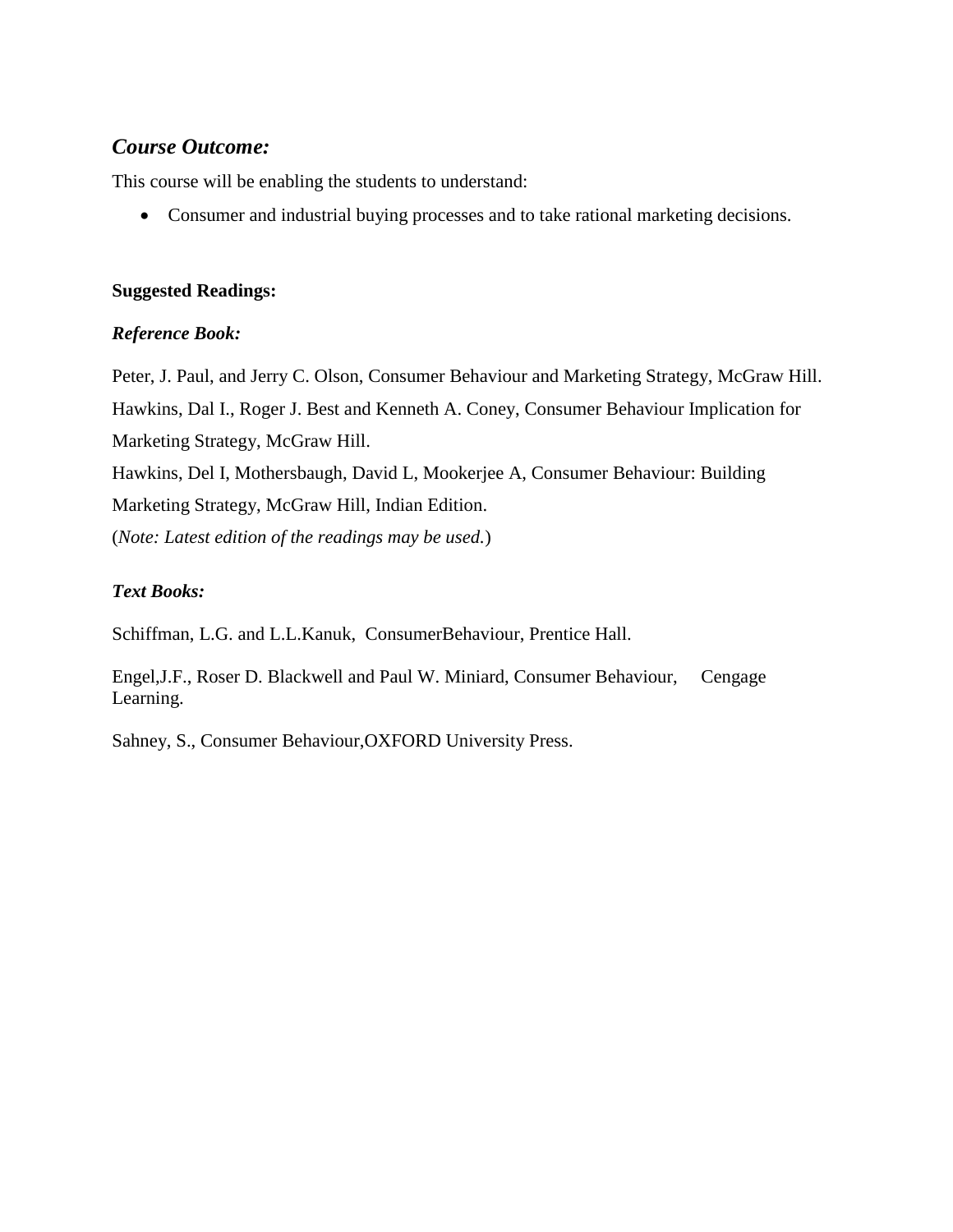**Course Code: 20422**

## **Course Title: Retail Marketing**

## **Nature of the Course: DSE**

## **Total Credit Assigned: 4 Credits**

## *Course Objectives:*

- To make students understand the concept, evolution and classifications in retailing.
- To enhance students' knowledge with regard to the various elements of the retail environment and different aspects of retail strategies.
- To highlight some of the systems, challenges and legal requirements specific to retailing.

| <b>Block</b>          | Unit         | <b>Contents</b>                        | $L^*$                   | $T^*$          | $P^*$          |    |               |
|-----------------------|--------------|----------------------------------------|-------------------------|----------------|----------------|----|---------------|
|                       |              |                                        |                         |                | S              | GD | $\mathbf{CS}$ |
| $\mathbf{1}$          | $\mathbf I$  | Meaning,<br>Objectives,<br>Importance, | $\overline{2}$          |                |                |    |               |
| History,              |              | Characteristics.                       |                         |                |                |    |               |
| <b>Concept and</b>    |              |                                        |                         |                |                |    |               |
| <b>Classification</b> | $\mathbf{I}$ | Evolution of Retailing.                | $\overline{2}$          |                |                |    |               |
| of Retailing          |              |                                        |                         |                |                |    |               |
|                       | Ш            | Classification of Retail Institutions; | $\overline{\mathbf{4}}$ | $\overline{2}$ |                |    |               |
|                       |              | <b>Retailer Relationship</b>           |                         |                |                |    |               |
|                       |              |                                        |                         |                |                |    |               |
| $\overline{2}$        | I            | Value and the Value Chain; Retail      | $\overline{\mathbf{3}}$ |                |                |    |               |
| <b>Consumer</b>       |              | Actions.                               |                         |                |                |    |               |
| and the               |              |                                        |                         |                |                |    |               |
| <b>Location</b>       | $\mathbf{I}$ | Demographics<br>Consumer<br>and        | $\overline{\mathbf{4}}$ | $\mathbf{1}$   | $\overline{2}$ |    |               |
|                       |              | Lifestyle; Identification of Consumer  |                         |                |                |    |               |
|                       |              | Needs and Characteristics; Consumer    |                         |                |                |    |               |
|                       |              | Needs and Desire.                      |                         |                |                |    |               |
|                       |              |                                        |                         |                |                |    |               |
|                       | III          | Location Factor in Retailing; Trade    | $\overline{2}$          |                |                |    |               |
|                       |              | Area Analysis; Types of Locations.     |                         |                |                |    |               |
|                       |              |                                        |                         |                |                |    |               |
|                       | IV           | Shopping Attitudes and Behaviour.      | 2                       |                |                |    |               |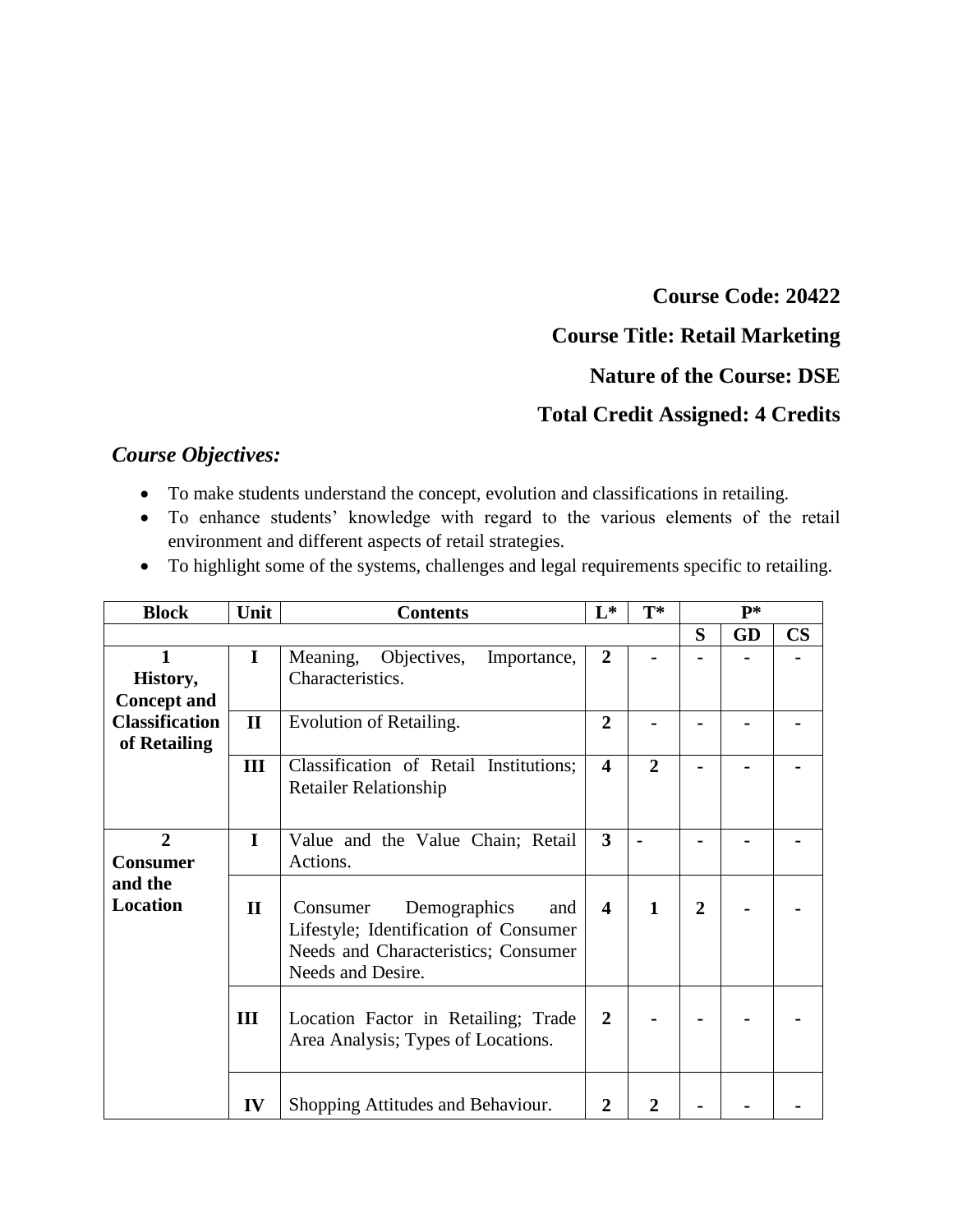| $\overline{\mathbf{3}}$                                              | $\mathbf I$  | Environmental Factors in Retailing;             | 3                       |              |              |              |  |
|----------------------------------------------------------------------|--------------|-------------------------------------------------|-------------------------|--------------|--------------|--------------|--|
| <b>Elements</b>                                                      |              | Elements of Retail Marketing Mix.               |                         |              |              |              |  |
| and Systems                                                          |              |                                                 |                         |              |              |              |  |
| in Retail                                                            | $\mathbf{I}$ | Retail Information System; Retail               | 3                       | $\mathbf{1}$ | 1            |              |  |
|                                                                      |              | Audit.                                          |                         |              |              |              |  |
|                                                                      | III          | Human Resource Skills Needed in                 | 3                       |              | $\mathbf{1}$ |              |  |
|                                                                      |              | Indian Retailing; Human Resource                |                         |              |              |              |  |
|                                                                      |              | Challenges in Indian Retail Sector.             |                         |              |              |              |  |
|                                                                      | IV           | Use of Feedback in Improving                    | $\overline{\mathbf{3}}$ | 1            |              | 1            |  |
|                                                                      |              | <b>Customer Service</b>                         |                         |              |              |              |  |
|                                                                      |              |                                                 |                         |              |              |              |  |
| $\overline{\mathbf{4}}$                                              | $\mathbf I$  | Significance of Retail<br>Image;                | 3                       |              |              |              |  |
| <b>Retail</b>                                                        |              | Integrating Retailing Strategy.                 |                         |              |              |              |  |
| strategy and                                                         | $\mathbf{I}$ | Strategy, Promotional<br>Pricing                | 6                       |              |              | 1            |  |
| <b>Legal</b>                                                         |              | Strategy.                                       |                         |              |              |              |  |
| provisions                                                           | III          | Legal Requirements - Trade License;             |                         |              |              |              |  |
|                                                                      |              | Legal Requirements with respect to              | 7                       | $\mathbf{2}$ |              | $\mathbf{1}$ |  |
|                                                                      |              | Employees; Statutory Requirements               |                         |              |              |              |  |
|                                                                      |              | for different types of Retail Stores            |                         |              |              |              |  |
|                                                                      |              | (Pharmacies, Restaurants and Petrol             |                         |              |              |              |  |
|                                                                      |              | Pumps)                                          |                         |              |              |              |  |
|                                                                      |              |                                                 |                         |              |              |              |  |
| ➤                                                                    |              | <b>Total No. of Lectures of 1 hour duration</b> |                         | : 48 hours   |              |              |  |
| <b>Total No. of Tutorial classes of 1 hour duration</b><br>: 8 hours |              |                                                 |                         |              |              |              |  |
| 2 nos. of Seminars of 2 hour duration<br>: 4 hours<br>⋗              |              |                                                 |                         |              |              |              |  |

**2 nos. Group Discussion of 2 hours duration : 4 hours**

**Hence, 48 (L) + [{8 (T) + 8 (P)}/2] = 56 hours/14 = 4 Credits**

#### **\*L = Lectures, T = Tutorials, P = Practicals**

#### *Course Outcome:*

#### **This course will be enabling students to understand:**

- the concept of retailing and status of retail marketing.
- the various aspects and determinants of a retail strategy.
- the legalities that need to be statutorily complied with while starting and running a retail institution in India.

## **Suggested Readings:**

#### **Reference Books:**

*Retail Marketing Management* by David Gilbert, Pearson Education Pvt Ltd, Delhi

*Retail Management* by Rogre Cox, Pearson Education Pvt Ltd, Delhi

*Retailing Management –Text and Cases* by S. Pradhan, Tata McGraw Hill, Delhi

#### **Text Books:**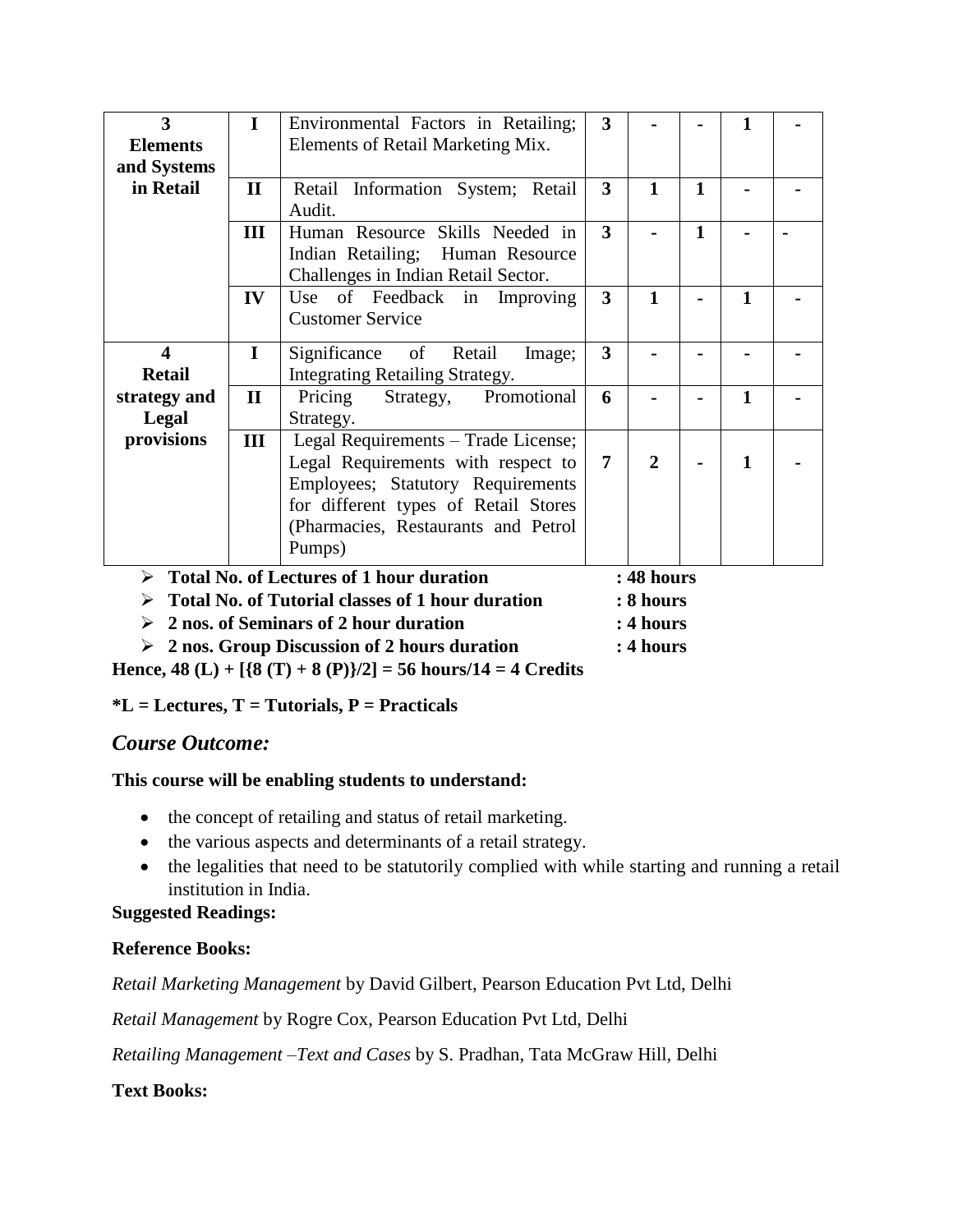*Retail Marketing* by A. Sivakumar, Excel Books, New Delhi

*Retail Management : A Strategic Approach* by Barry Berman et al, Pearson Education Pvt Ltd, Delhi

#### **Course Code: 20510 Course Title: Introduction to Stock Market Nature of the course: GE Total Credit: 4 Credits**

## *Course Objective:*

To make the non Commerce background students to understand the concept of stock market and acquaint with the different terminologies, strategies, related to investment in stock market.

|                | Unit                                        | <b>Course Content</b>                                                 | L                       | T                        | ${\bf P}$        |
|----------------|---------------------------------------------|-----------------------------------------------------------------------|-------------------------|--------------------------|------------------|
| <b>Block</b>   |                                             |                                                                       |                         |                          |                  |
| $\mathbf{1}$   | <b>Basics of Stock</b><br><b>Market</b>     | i) Stock market and economy                                           | 3                       | $\overline{\phantom{0}}$ |                  |
|                |                                             | ii) Participants in Stock Market                                      | 3                       |                          |                  |
|                |                                             | iii) Difference between Share and Stock                               | $\overline{2}$          |                          |                  |
|                |                                             | iv) Salient features of debenture and<br>bond.                        | $\overline{2}$          | $\mathbf{1}$             |                  |
| $\overline{2}$ | <b>Stock Market</b><br><b>Terminologies</b> | i) Major stock exchanges in India and<br>stock indices.               | $\overline{\mathbf{3}}$ | $\overline{\phantom{a}}$ |                  |
|                |                                             | ii) Limit order, bull market, bear and<br>delivery of stock and bond. | $\overline{\mathbf{3}}$ |                          |                  |
|                |                                             | iii) Put, call and stop loss.                                         | 3                       | $\overline{a}$           |                  |
|                |                                             | iv) Booking profit and loss                                           | 3                       | $\overline{a}$           |                  |
|                |                                             | v) Short and long trading options.                                    | $\overline{2}$          |                          | $\mathbf{1}$     |
|                |                                             | vi) Brokerage houses.                                                 | $\overline{2}$          |                          |                  |
| 3              | <b>Strategies of</b>                        | i)Volume of money to invest in stock                                  | $\overline{2}$          |                          |                  |
|                | <b>Investing in Stock</b>                   | market, DMAT A/C and fund                                             |                         |                          |                  |
|                | <b>Market</b>                               | requirement                                                           |                         |                          |                  |
|                |                                             | ii) Investing in Equities.                                            | $\overline{2}$          |                          | $\blacksquare$   |
|                |                                             | iii) Investing in Bonds.                                              | $\overline{2}$          | $\overline{\phantom{0}}$ | $\boldsymbol{2}$ |
|                |                                             | iv) Investing in Mutual Funds.                                        | 3                       |                          | $\overline{2}$   |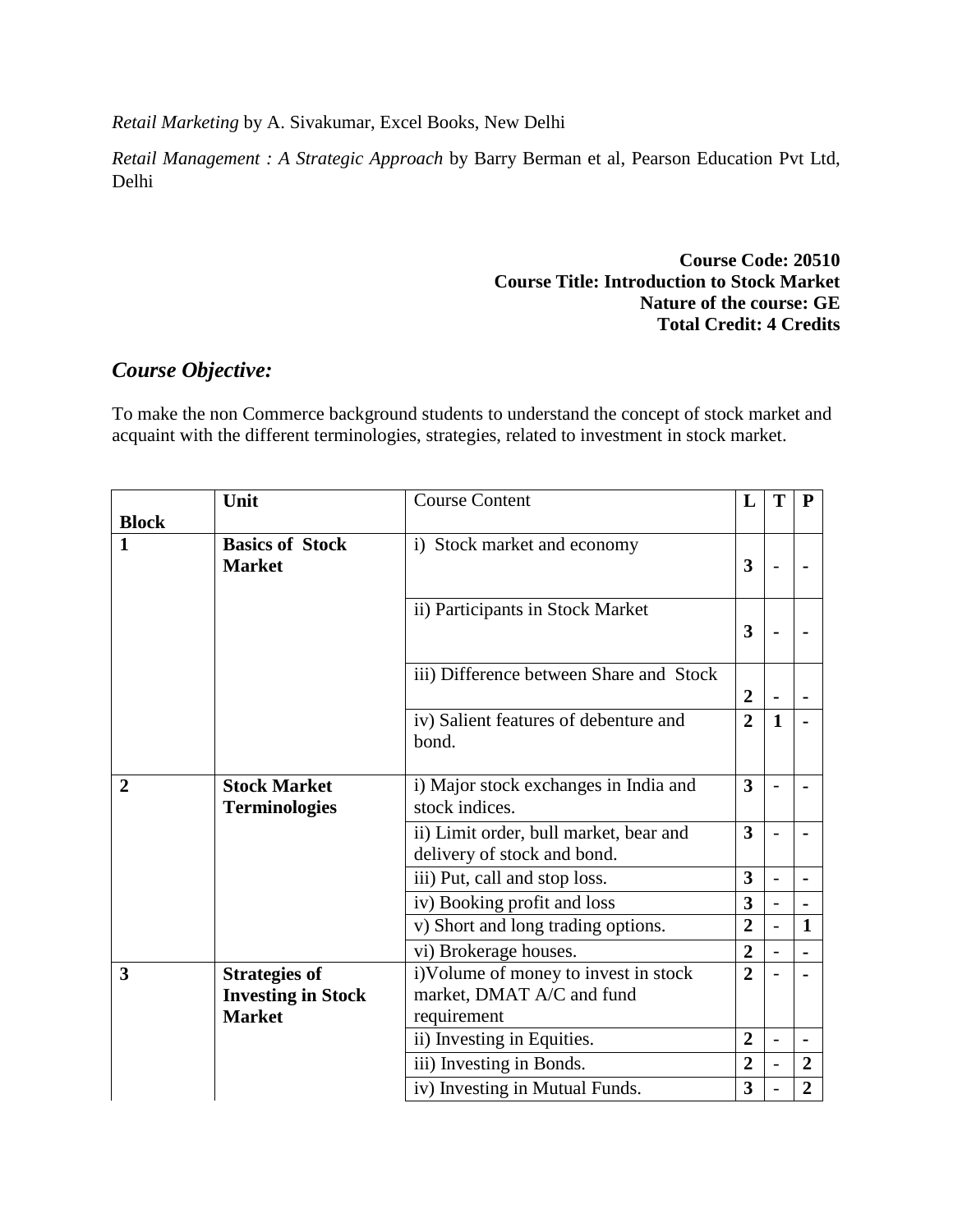|   |                                                     | v) Investment in Initial Public Offerings<br>& Book Building Process. | $\boldsymbol{4}$ |                |  |
|---|-----------------------------------------------------|-----------------------------------------------------------------------|------------------|----------------|--|
|   |                                                     | vi) Selection of Securities for<br>investments.                       | $\overline{2}$   |                |  |
| 4 | <b>Types of Investors in</b><br><b>Stock Market</b> | i) Speculator, hedger and arbitragers.                                | $\mathbf{2}$     |                |  |
|   |                                                     | ii) Dematerialisation of securities and the<br>process.               | 3                | $\overline{2}$ |  |
|   |                                                     | iii) Role of Depositories                                             | 3                |                |  |
|   |                                                     | iv) Formation of portfolios                                           | $\overline{2}$   |                |  |
|   |                                                     | v) Movement of Stock indices                                          | $\overline{2}$   |                |  |
|   |                                                     |                                                                       |                  |                |  |

#### **Total Lectures=53 Nos, total tutorials= 3 nos, and total practical =7nos**

#### **Hence, 53(L) +{[ 3(T) + 7(P)]/2 }= 58 hours/14= 4 Credit**

#### \***L= Lecture, T= Tutorial, P= Practical (includes library visit).**

## *Course Outcome:*

To impart working knowledge on stock market to the students from other disciplines.

## **Suggested Reading:**

#### *Reference Readings:*

National Stock Exchange of India Publications available online on: [www.nseindia.com/publications](http://www.nseindia.com/publications)

#### *Text Books***:**

Bodie, Kane,Markus and Mohanty : Investments(Eighth Edition), McGraw Hill, New Delhi.

Bhole : Indian Financial System : Himalaya Publishers, Mumbai.

Madura : International Corporate Finance: Thomsons, USA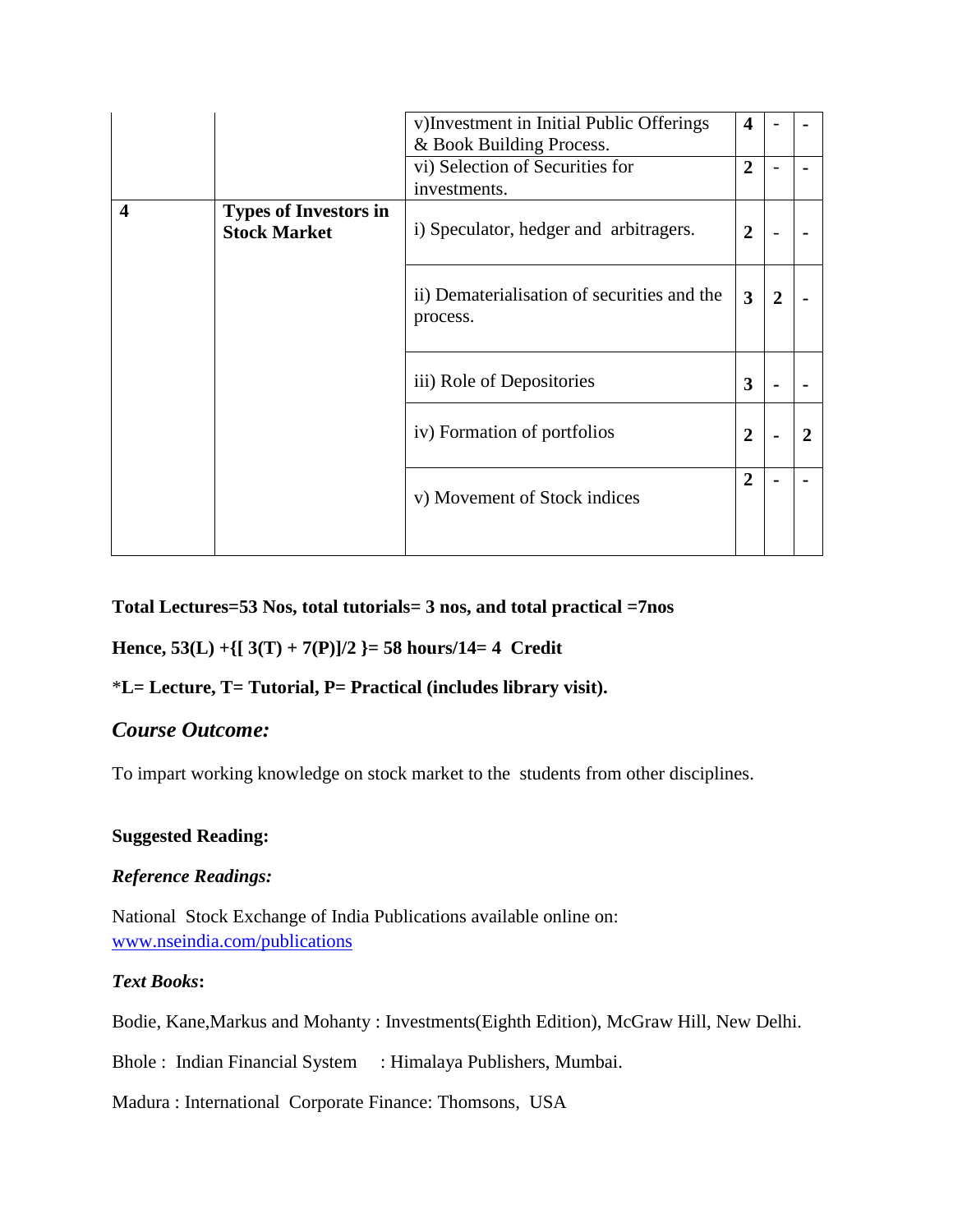**Course Code: 20520 Course Title: MARKETING Nature of the Course: GE Total Credits Assigned: 4 Credits**

# *Course Objectives:*

To acquaint the students with the fundamental concepts of modern marketing.

| <b>Block</b> | Sl.            | <b>Units</b>                                                                                                       | L              | T                        | $\mathbf{P}$             |
|--------------|----------------|--------------------------------------------------------------------------------------------------------------------|----------------|--------------------------|--------------------------|
|              | N <sub>0</sub> |                                                                                                                    |                |                          |                          |
| $\mathbf I$  | $\mathbf{1}$   | Meaning of market – definition and classification of<br>markets                                                    | 2              |                          |                          |
|              | 2              | Marketing – features-object- importance & function.                                                                | $\overline{4}$ | $\overline{a}$           | $\overline{\phantom{a}}$ |
|              | $\overline{3}$ | Marketing Mix                                                                                                      | $\overline{2}$ | $\overline{\phantom{a}}$ |                          |
|              | $\overline{4}$ | Modern Marketing & Marketing environment.                                                                          | $\overline{4}$ | $\mathbf{1}$             | $\overline{2}$           |
| $\mathbf{I}$ | $\mathbf{1}$   | Consumer Behaviour: - Buying Motives                                                                               | $\overline{3}$ | $\overline{\phantom{a}}$ |                          |
|              | $\overline{2}$ | Product – its features- product mix                                                                                | $\overline{4}$ | $\mathbf{1}$             | $\overline{2}$           |
|              | 3              | Brands – branding - packaging                                                                                      | 3              | $\blacksquare$           | $\overline{\phantom{a}}$ |
| III          | $\mathbf{1}$   | Pricing – importance of pricing - factors affecting<br>pricing decisions                                           | $\overline{4}$ |                          |                          |
|              | $\overline{2}$ | Distribution - Channels - physical distribution<br>decision.                                                       | $\overline{4}$ | $\overline{a}$           | $\overline{\phantom{a}}$ |
|              | $\overline{3}$ | Promotion – Difference between promotion and sales<br>promotion – need, importance and objectives of<br>promotion. | $\overline{5}$ | $\mathbf{1}$             | $\overline{2}$           |
| IV           | $\mathbf{1}$   | Social marketing                                                                                                   | $\overline{4}$ |                          |                          |